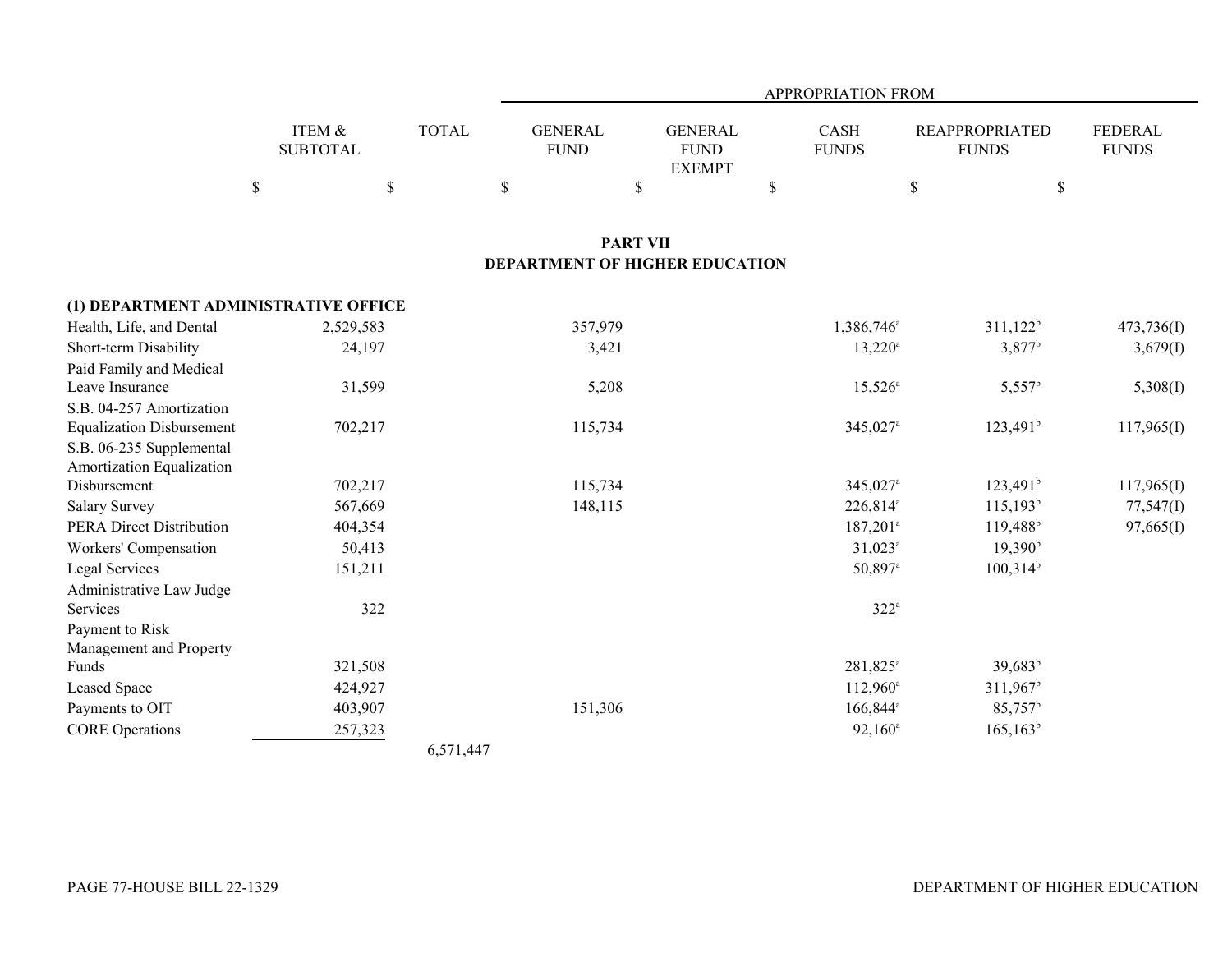|                   |              | APPROPRIATION FROM |                               |  |                                  |  |  |  |  |  |
|-------------------|--------------|--------------------|-------------------------------|--|----------------------------------|--|--|--|--|--|
| <b>ITEM &amp;</b> | <b>TOTAL</b> | <b>GENERAL</b>     | <b>GENERAL</b><br><b>CASH</b> |  | FEDERAL<br><b>REAPPROPRIATED</b> |  |  |  |  |  |
| <b>SUBTOTAL</b>   |              | <b>FUND</b>        | <b>FUND</b><br><b>FUNDS</b>   |  | <b>FUNDS</b><br><b>FUNDS</b>     |  |  |  |  |  |
|                   |              |                    | <b>EXEMPT</b>                 |  |                                  |  |  |  |  |  |
|                   |              |                    |                               |  |                                  |  |  |  |  |  |

<sup>a</sup> Of these amounts, \$2,033,187 shall be from the State Historical Fund created in Section 9 (5)(b)(II) of Article XVIII of the State Constitution and \$1,222,405 shall be from various sources of cash funds. Of the amount from the State Historical Fund, \$1,749,011 is estimated to be from the Museum and Preservation Operations Account created in Section 44-30-1201  $(5)(c)(I)(B)$ , C.R.S., and \$284,176 is estimated to be from the Preservation Grant Program Account created in Section 44-30-1201 ( $5)(c)(I)(A)$ , C.R.S. Of the amount from various sources of cash funds, \$632,328 is estimated to be from the Enterprise Services Fund created in Section 24-80-209 (2), C.R.S., \$452,542 is estimated to be from the Private Occupational Schools Fund created in Section 23-64-122 (1), C.R.S., and \$137,535 is estimated to be from the Community Museums Cash Fund created in Section 24-80-209 (3), C.R.S. <sup>b</sup> These amounts shall be from departmental indirect cost recoveries.

### **(2) COLORADO COMMISSION ON HIGHER EDUCATION AND HIGHER EDUCATION SPECIAL PURPOSE PROGRAMS**

**(A) Administration**

| Administration <sup>34</sup> | 3,670,779 | 202,082 <sup>a</sup> | $3,468,697$ <sup>b</sup> |
|------------------------------|-----------|----------------------|--------------------------|
|                              |           | $(0.4$ FTE)          | (30.6 FTE)               |

<sup>a</sup> This amount shall be from private college and university fees paid pursuant to Section 23-1-125 (5), C.R.S., and Section 23-2-104.5, C.R.S.

 $b$  Of this amount, \$2,106,057 shall be from statewide indirect cost recoveries, \$1,257,460 shall be from departmental indirect cost recoveries, and \$105,180 shall be transferred from the Department of Education from the Preschool to Postsecondary Education Alignment line item in the Management and Administration section for assistance in aligning public education with postsecondary and workforce readiness standards.

| $(D)$ <i>DIVISION</i> $U$ LIVAN |          |                     |
|---------------------------------|----------|---------------------|
| <b>Occupational Schools</b>     | ,069,500 | $1,069,500^{\circ}$ |
|                                 |          | (10.3 FTE)          |

<sup>a</sup> This amount shall be from the Private Occupational Schools Fund created in Section 23-64-122 (1), C.R.S.

## **(C) Special Purpose**

Western Interstate

**(B) Division of Private**

| 164,000 | $164.000^{\circ}$    |
|---------|----------------------|
| 385,500 | 385,500 <sup>a</sup> |
|         |                      |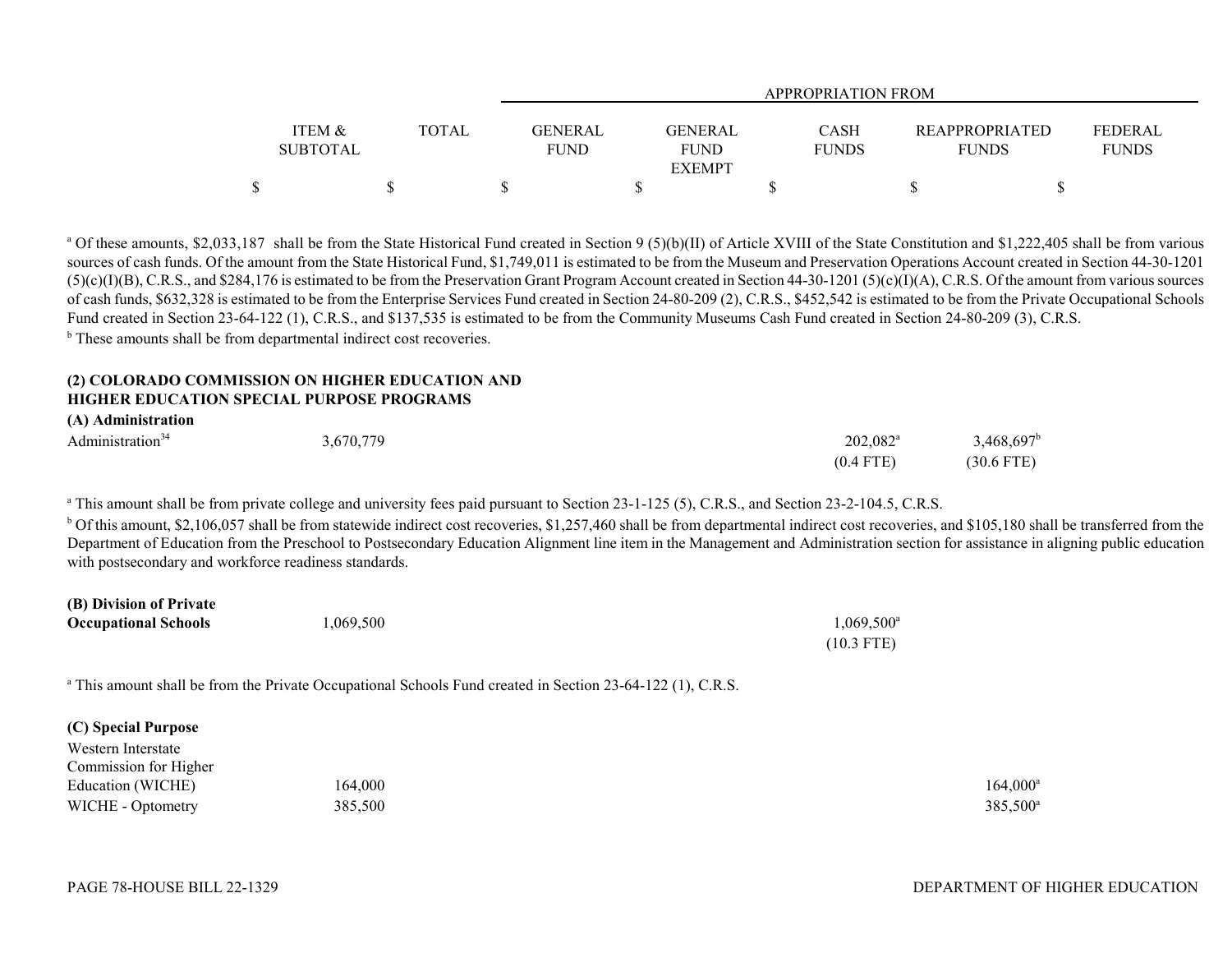|                                                                                                                                                                     |                           |              | APPROPRIATION FROM            |                                                |              |                          |                                       |                                |  |  |
|---------------------------------------------------------------------------------------------------------------------------------------------------------------------|---------------------------|--------------|-------------------------------|------------------------------------------------|--------------|--------------------------|---------------------------------------|--------------------------------|--|--|
|                                                                                                                                                                     | ITEM &<br><b>SUBTOTAL</b> | <b>TOTAL</b> | <b>GENERAL</b><br><b>FUND</b> | <b>GENERAL</b><br><b>FUND</b><br><b>EXEMPT</b> |              | CASH<br><b>FUNDS</b>     | <b>REAPPROPRIATED</b><br><b>FUNDS</b> | <b>FEDERAL</b><br><b>FUNDS</b> |  |  |
| $\boldsymbol{\mathbb{S}}$                                                                                                                                           | \$                        |              | $\$$                          | \$                                             | $\mathbb{S}$ | \$                       | $\$$                                  |                                |  |  |
| Distribution to Higher<br><b>Education Competitive</b><br>Research Authority                                                                                        | 2,800,000                 |              |                               |                                                |              | $2,800,000^{\rm b}$      |                                       |                                |  |  |
| Veterinary School Capital<br>Outlay                                                                                                                                 | 285,000                   |              |                               |                                                |              | $143,640(I)^c$           | $141,360^a$                           |                                |  |  |
| Colorado Geological Survey<br>at the Colorado School of<br>Mines                                                                                                    | 2,295,019                 |              | 634,528                       |                                                |              | $1,660,491$ <sup>d</sup> |                                       |                                |  |  |
|                                                                                                                                                                     | $(15.5$ FTE)              |              |                               |                                                |              |                          |                                       |                                |  |  |
| Institute of Cannabis<br>Research Hosted at CSU-<br>Pueblo <sup>35</sup><br><b>GEAR UP</b>                                                                          | 2,800,000<br>5,000,000    |              |                               |                                                |              | 2,800,000 <sup>e</sup>   |                                       | 5,000,000(I)                   |  |  |
| Prosecution Fellowship                                                                                                                                              |                           |              |                               |                                                |              |                          |                                       | $(29.1$ FTE)                   |  |  |
| Program<br>Rural Teacher Recruitment,<br>Retention, and Professional                                                                                                | 356,496                   |              | 356,496                       |                                                |              |                          |                                       |                                |  |  |
| Development                                                                                                                                                         | 1,209,357                 |              | 1,209,357<br>$(0.8$ FTE)      |                                                |              |                          |                                       |                                |  |  |
| <b>Open Educational Resources</b><br>Initiatives                                                                                                                    | 1,108,200                 |              | 1,108,200<br>$(1.0$ FTE)      |                                                |              |                          |                                       |                                |  |  |
| Forest Restoration and<br>Wildfire Risk Mitigation<br>Grant Program Cash Fund at<br>Colorado State University<br>Healthy Forests and Vibrant<br>Communities Fund at | 8,000,000                 |              | 8,000,000                     |                                                |              |                          |                                       |                                |  |  |
| Colorado State University                                                                                                                                           | 2,000,000                 |              | 2,000,000                     |                                                |              |                          |                                       |                                |  |  |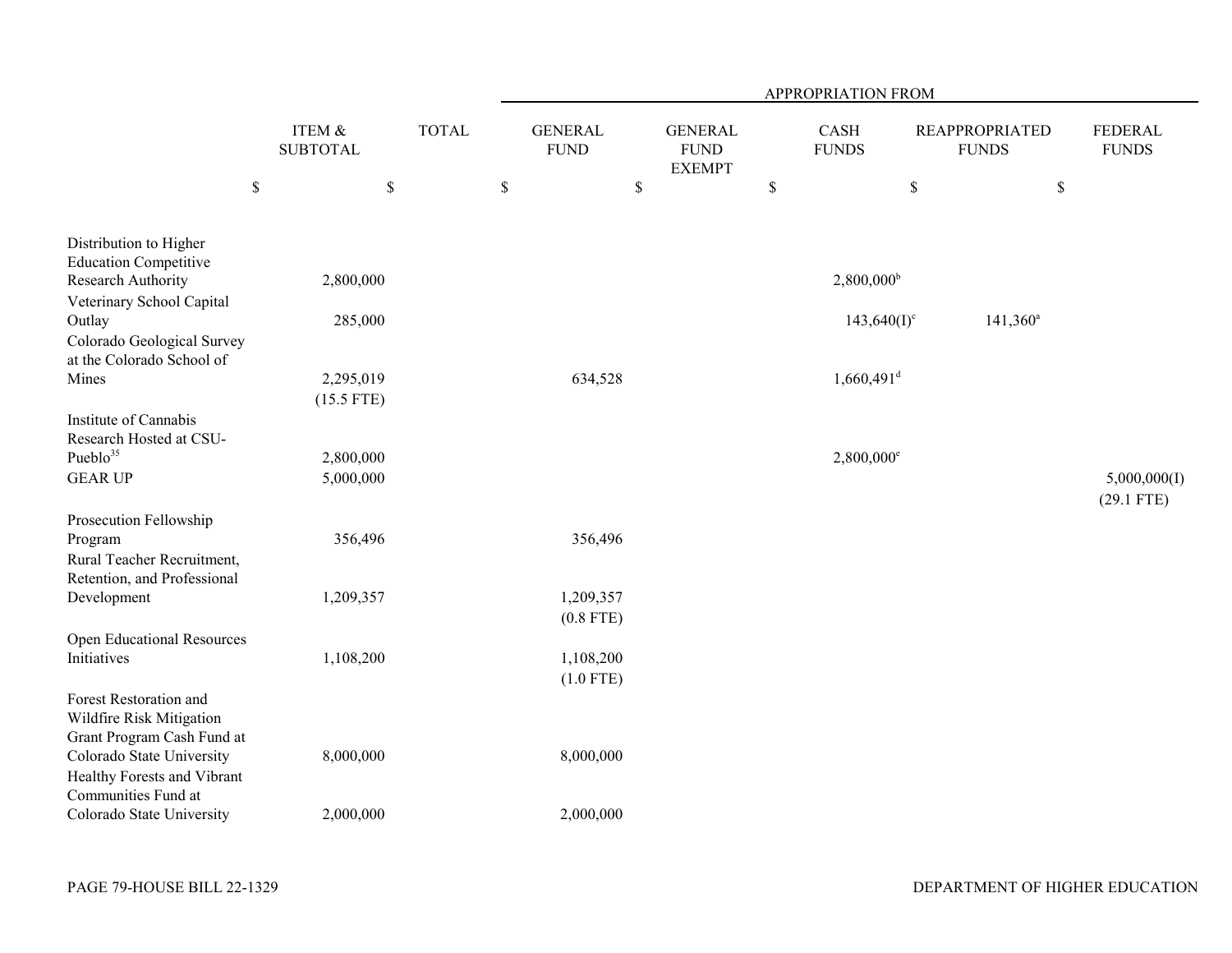|                                                                                                                                     |                           |              | APPROPRIATION FROM |                               |    |                                                |             |                      |      |                                       |                         |  |
|-------------------------------------------------------------------------------------------------------------------------------------|---------------------------|--------------|--------------------|-------------------------------|----|------------------------------------------------|-------------|----------------------|------|---------------------------------------|-------------------------|--|
|                                                                                                                                     | ITEM &<br><b>SUBTOTAL</b> | <b>TOTAL</b> |                    | <b>GENERAL</b><br><b>FUND</b> |    | <b>GENERAL</b><br><b>FUND</b><br><b>EXEMPT</b> |             | CASH<br><b>FUNDS</b> |      | <b>REAPPROPRIATED</b><br><b>FUNDS</b> | FEDERAL<br><b>FUNDS</b> |  |
|                                                                                                                                     | \$<br>$\$$                |              | $\$$               |                               | \$ |                                                | $\mathbb S$ |                      | $\$$ |                                       | \$                      |  |
| Colorado Student Leaders                                                                                                            |                           |              |                    |                               |    |                                                |             |                      |      |                                       |                         |  |
| Institute                                                                                                                           | 218,825                   |              |                    | 218,825<br>$(1.0$ FTE)        |    |                                                |             |                      |      |                                       |                         |  |
| Strategies for Educator<br>Preparation Programs                                                                                     | 59,132                    |              |                    | 59,132<br>$(1.0$ FTE)         |    |                                                |             |                      |      |                                       |                         |  |
| Financial Aid Assessment<br>Tool                                                                                                    | 154,069                   |              |                    |                               |    |                                                |             |                      |      | 154,069 <sup>a</sup><br>$(0.5$ FTE)   |                         |  |
| Growing Great Teachers -<br><b>Teacher Mentor Grants</b>                                                                            | 548,477                   |              |                    | 548,477<br>$(0.5$ FTE)        |    |                                                |             |                      |      |                                       |                         |  |
| Center for Substance Use<br>Disorder, Prevention,<br>Treatment, and Recovery<br>Support Strategies at the<br>University of Colorado |                           |              |                    |                               |    |                                                |             |                      |      |                                       |                         |  |
| Health Sciences Center                                                                                                              | 4,250,000<br>31,634,075   |              |                    |                               |    |                                                |             | $4,250,000^{\circ}$  |      |                                       |                         |  |

a These amounts shall be from departmental indirect cost recoveries.

<sup>b</sup> This amount shall be from the Innovative Higher Education Research Fund created in Section 23-19.7-104 (1), C.R.S., from limited gaming revenue deposited to the Fund pursuant to Section 44-30-701 (2)(a)(IV), C.R.S., in prior years.

<sup>c</sup> This amount shall be from student fees from non-resident students, including fees paid on behalf of non-resident students by the Western Interstate Commission on Higher Education, pursuant to Section 23-31-118 (2), C.R.S. This amount is shown for informational purposes only because the student fees are paid directly to the Veterinary School at Colorado State University.

 $^d$  This amount shall be from the Severance Tax Operational Fund created in Section 39-29-109 (2)(b)(1), C.R.S., pursuant to Section 39-29-109.3 (1)(b), C.R.S.

e This amount shall be from the Marijuana Tax Cash Fund created in Section 39-28.8-501 (1), C.R.S.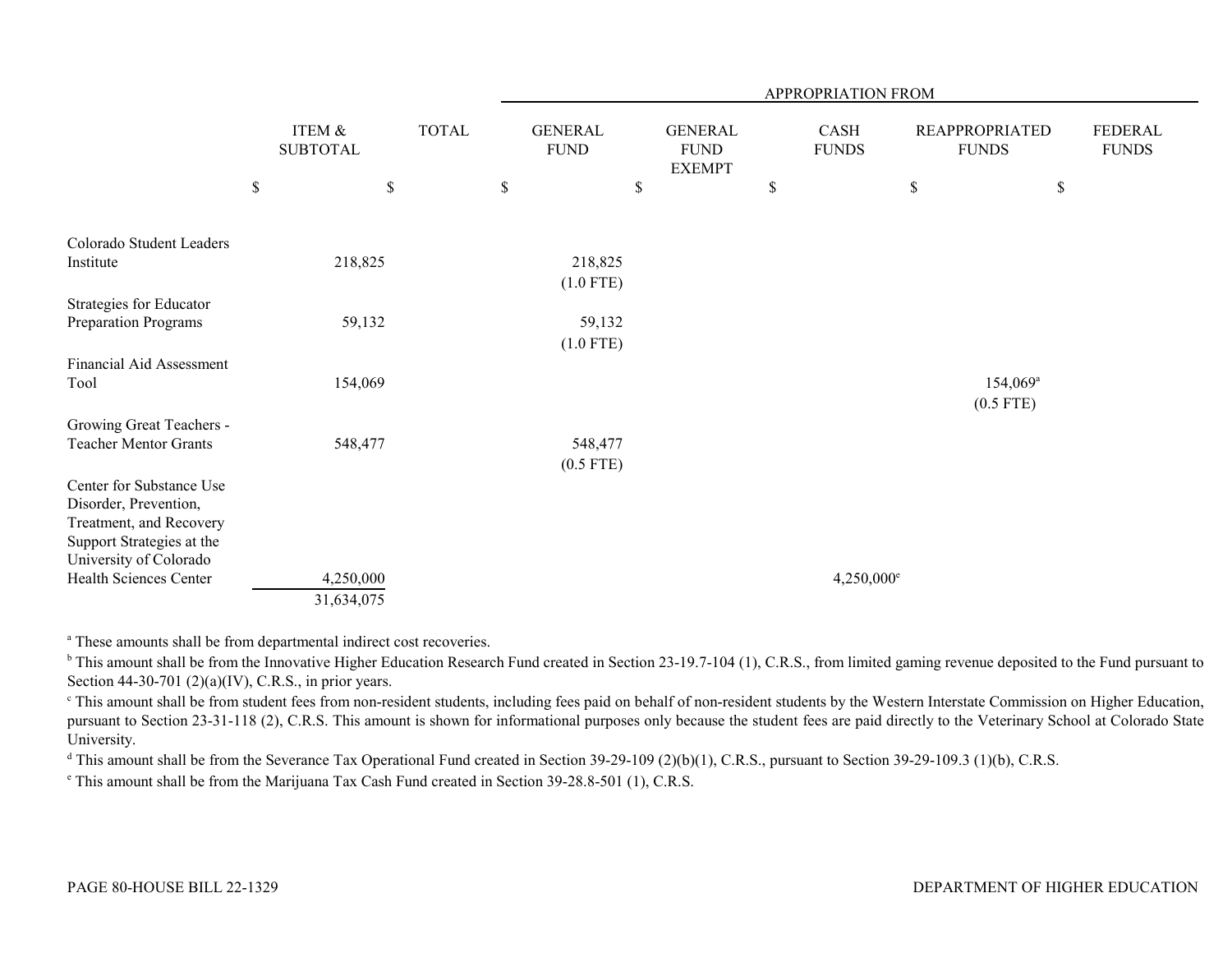|                                                                                                                                                                   |                           |              |                               |                                                | APPROPRIATION FROM   |                                       |                         |
|-------------------------------------------------------------------------------------------------------------------------------------------------------------------|---------------------------|--------------|-------------------------------|------------------------------------------------|----------------------|---------------------------------------|-------------------------|
|                                                                                                                                                                   | ITEM &<br><b>SUBTOTAL</b> | <b>TOTAL</b> | <b>GENERAL</b><br><b>FUND</b> | <b>GENERAL</b><br><b>FUND</b><br><b>EXEMPT</b> | CASH<br><b>FUNDS</b> | <b>REAPPROPRIATED</b><br><b>FUNDS</b> | FEDERAL<br><b>FUNDS</b> |
| \$                                                                                                                                                                |                           | \$           | \$                            | \$                                             | \$                   | \$<br>\$                              |                         |
| (D) Lease Purchase<br><b>Payments and Capital-</b><br>related Outlays<br>University of Colorado,<br>Lease Purchase of Academic<br><b>Facilities at Fitzsimons</b> | 11,540,613                |              | 4,589,105                     |                                                | $6,951,508^{\circ}$  |                                       |                         |
| Appropriation to the Higher<br><b>Education Federal Mineral</b><br>Lease Revenues Fund<br>Lease Purchase of Academic                                              | 16,631,232                |              | 16,631,232                    |                                                |                      |                                       |                         |
| Facilities Pursuant to Section<br>23-19.9-102, C.R.S.                                                                                                             | 17,439,900                |              |                               |                                                | $808,668^{\rm b}$    | $16,631,232$ <sup>c</sup>             |                         |
| Annual Depreciation-Lease<br><b>Equivalent Payment</b>                                                                                                            | 7,406,847<br>53,018,592   |              | 7,406,847                     |                                                |                      |                                       |                         |

<sup>a</sup> This amount shall be from the University of Colorado Health Sciences Center at Fitzsimons Trust Fund created in Section 23-20-136 (3)(a), C.R.S.

<sup>b</sup> This amount shall be from the Higher Education Federal Mineral Lease Revenues Fund created in Section 23-19.9-102 (1)(a), C.R.S.

<sup>c</sup> This amount shall be from the Higher Education Federal Mineral Lease Revenues Fund created in Section 23-19.9-102 (1)(a), C.R.S. The reappropriated funds are from General Fund amounts included in the Appropriation to the Higher Education Federal Mineral Lease Revenues Fund line item in this subdivision.

| (E) Tuition/Enrollment<br>Contingency <sup>36</sup> | 75,000,000                                                                                                                                                                                       | 75,000,000 <sup>a</sup> |                     |            |
|-----------------------------------------------------|--------------------------------------------------------------------------------------------------------------------------------------------------------------------------------------------------|-------------------------|---------------------|------------|
| governing boards.                                   | <sup>a</sup> This amount shall be from tuition revenue from the governing boards, in addition to what is appropriated to the governing boards. This spending authority may be transferred to the |                         |                     |            |
| (F) Indirect Cost<br>Assessments <sup>37</sup>      | 7,855,261                                                                                                                                                                                        | $424.628$ <sup>a</sup>  | $7,321,029^{\circ}$ | 109,604(I) |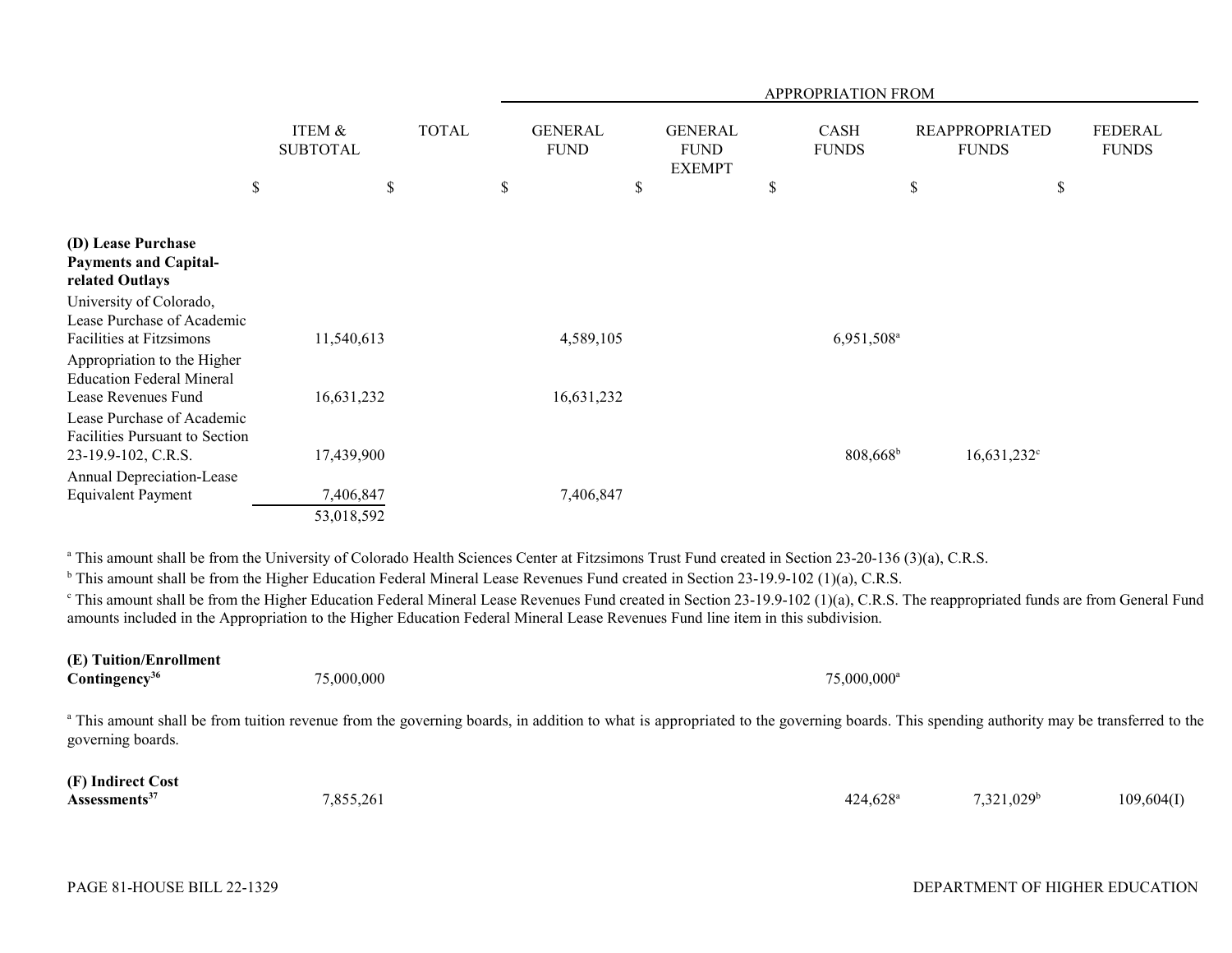|                 |       |             | <b>APPROPRIATION FROM</b> |              |                       |                |  |  |  |  |  |
|-----------------|-------|-------------|---------------------------|--------------|-----------------------|----------------|--|--|--|--|--|
|                 |       |             |                           |              |                       |                |  |  |  |  |  |
| ITEM &          | TOTAL | GENERAL     | GENERAL                   | <b>CASH</b>  | <b>REAPPROPRIATED</b> | <b>FEDERAL</b> |  |  |  |  |  |
| <b>SUBTOTAL</b> |       | <b>FUND</b> | <b>FUND</b>               | <b>FUNDS</b> | <b>FUNDS</b>          | <b>FUNDS</b>   |  |  |  |  |  |
|                 |       |             | <b>EXEMPT</b>             |              |                       |                |  |  |  |  |  |
|                 |       |             |                           |              |                       |                |  |  |  |  |  |

<sup>a</sup> Of this amount, \$249,696 shall be from the Museum and Preservation Operations Account of the State Historical Fund, created in Section 44-30-1201 (5)(c)(I)(B), C.R.S., \$109,635 shall be from statewide indirect cost recoveries from CollegeInvest and CollegeAssist, and \$65,297 shall be from the Private Occupational Schools Fund created in Section 23-64-122 (1), C.R.S.

<sup>b</sup> This amount shall be from indirect cost recoveries from amounts appropriated for fee-for-service contracts with state governing boards and grants to area technical colleges and local district colleges in this department. Indirect cost assessments shall be deducted from fee-for-service contract and grant payments before such funds are disbursed to recipient institutions.

### 172,248,207

## **(3) COLORADO COMMISSION ON HIGHER EDUCATION FINANCIAL AID (A) Need Based Grants** 204,932,006 23,803,408 179,968,585<sup>a</sup> 1,160,013<sup>b</sup> 1,160,013<sup>b</sup>

<sup>a</sup> This amount shall be from the General Fund Exempt Account created in Section 24-77-103.6 (2), C.R.S.

<sup>b</sup> Of this amount, \$679,672 shall be from departmental indirect cost recoveries and \$480,341 shall be from statewide indirect cost recoveries.

| (B) Work Study <sup>38</sup>                             | 23,129,178 | 23, 129, 178 |
|----------------------------------------------------------|------------|--------------|
| (C) Special Purpose                                      |            |              |
| Veterans'/Law Enforcement/                               |            |              |
| <b>POW Tuition Assistance</b>                            | 1,143,700  | 1,143,700    |
| Native American                                          |            |              |
| Students/Fort Lewis College                              | 25,563,965 | 25,563,965   |
| Colorado Opportunity                                     |            |              |
| Scholarship Initiative Fund                              | 7,000,000  | 7,000,000    |
| Tuition Assistance for Career<br>and Technical Education |            |              |
| Certificate Programs                                     | 450,000    | 450,000      |
| Fourth-year Innovation Pilot                             |            |              |
| Program                                                  | 368,792    | 368,792      |
|                                                          |            | $(0.7$ FTE)  |
|                                                          | 34,526,457 |              |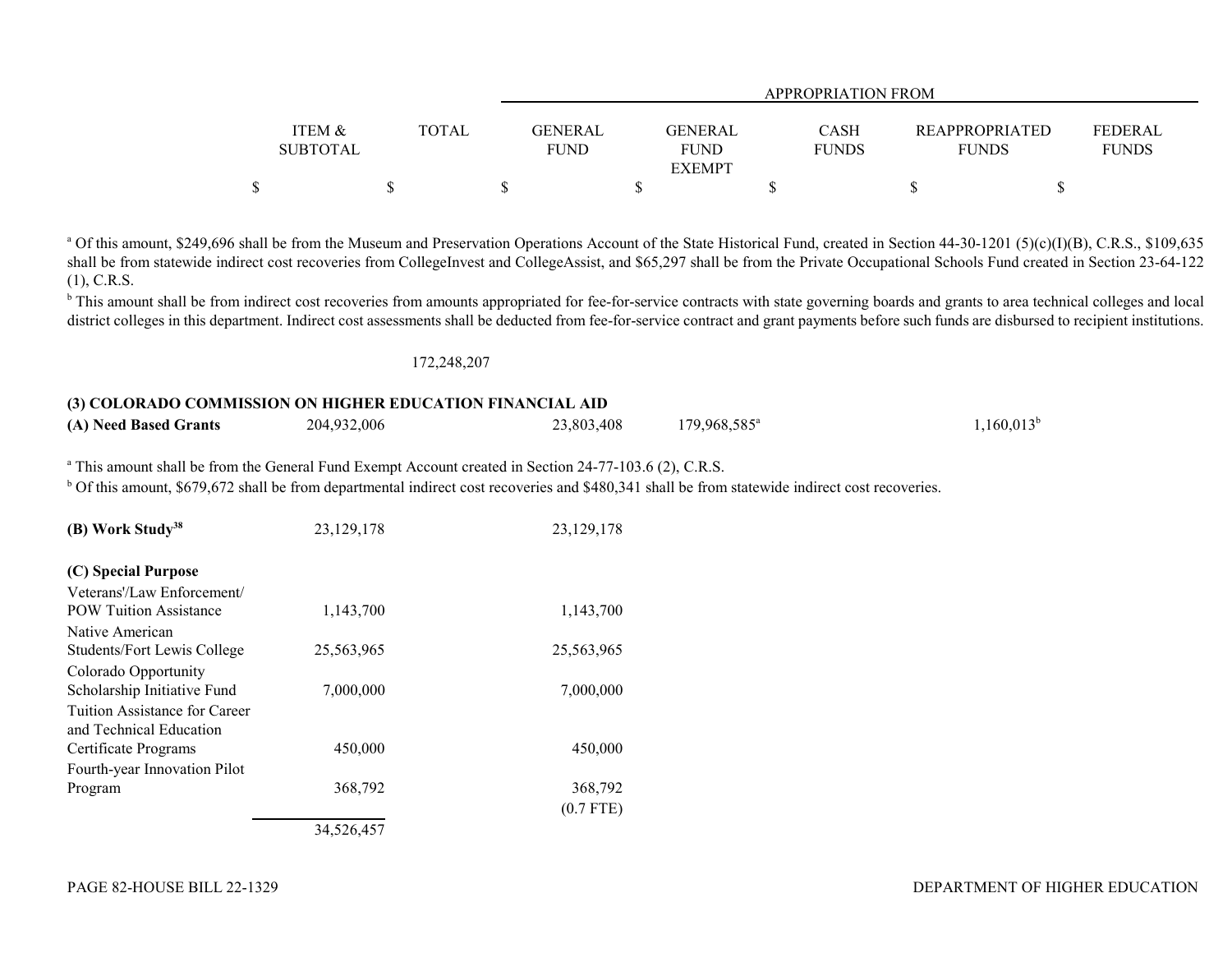|                   |              | APPROPRIATION FROM |                |              |                       |                |  |  |  |  |
|-------------------|--------------|--------------------|----------------|--------------|-----------------------|----------------|--|--|--|--|
|                   |              |                    |                |              |                       |                |  |  |  |  |
| <b>ITEM &amp;</b> | <b>TOTAL</b> | GENERAL            | <b>GENERAL</b> | <b>CASH</b>  | <b>REAPPROPRIATED</b> | <b>FEDERAL</b> |  |  |  |  |
| <b>SUBTOTAL</b>   |              | <b>FUND</b>        | <b>FUND</b>    | <b>FUNDS</b> | <b>FUNDS</b>          | <b>FUNDS</b>   |  |  |  |  |
|                   |              |                    | <b>EXEMPT</b>  |              |                       |                |  |  |  |  |
|                   |              |                    |                |              |                       |                |  |  |  |  |

262,587,641

# **(4) COLLEGE OPPORTUNITY FUND PROGRAM**

| (A) Stipends                                                                                                                                      |                          |           |             |
|---------------------------------------------------------------------------------------------------------------------------------------------------|--------------------------|-----------|-------------|
| Stipends for an estimated<br>115,688 eligible full-time<br>equivalent students at \$3,120<br>per 30 credit hours                                  | 360,947,808              |           |             |
| Stipends for an estimated<br>1,061 eligible full-time<br>equivalent students attending<br>participating private<br>institutions at \$1,560 per 30 |                          |           |             |
| credit hours                                                                                                                                      | 1,655,048<br>362,602,856 | 5,767,444 | 356,835,412 |

| (B) Fee-for-service Contracts with State<br>Institutions $34$ |             |             |                          |
|---------------------------------------------------------------|-------------|-------------|--------------------------|
| Fee-for-service Contracts                                     |             |             |                          |
| with State Institutions<br>Pursuant to Section 23-18-         |             |             |                          |
|                                                               |             |             |                          |
| 303.5, C.R.S.                                                 | 464,287,879 |             |                          |
| Fee-for-service Contracts                                     |             |             |                          |
| with State Institutions for                                   |             |             |                          |
| Specialty Education                                           |             |             |                          |
| Programs <sup>33</sup>                                        | 160,728,834 |             |                          |
| Limited Purpose Fee-for-                                      |             |             |                          |
| Service Contracts with State                                  |             |             |                          |
| Institutions                                                  | 5,682,806   |             |                          |
|                                                               | 630,699,519 | 138,475,977 | 492.223.542 <sup>a</sup> |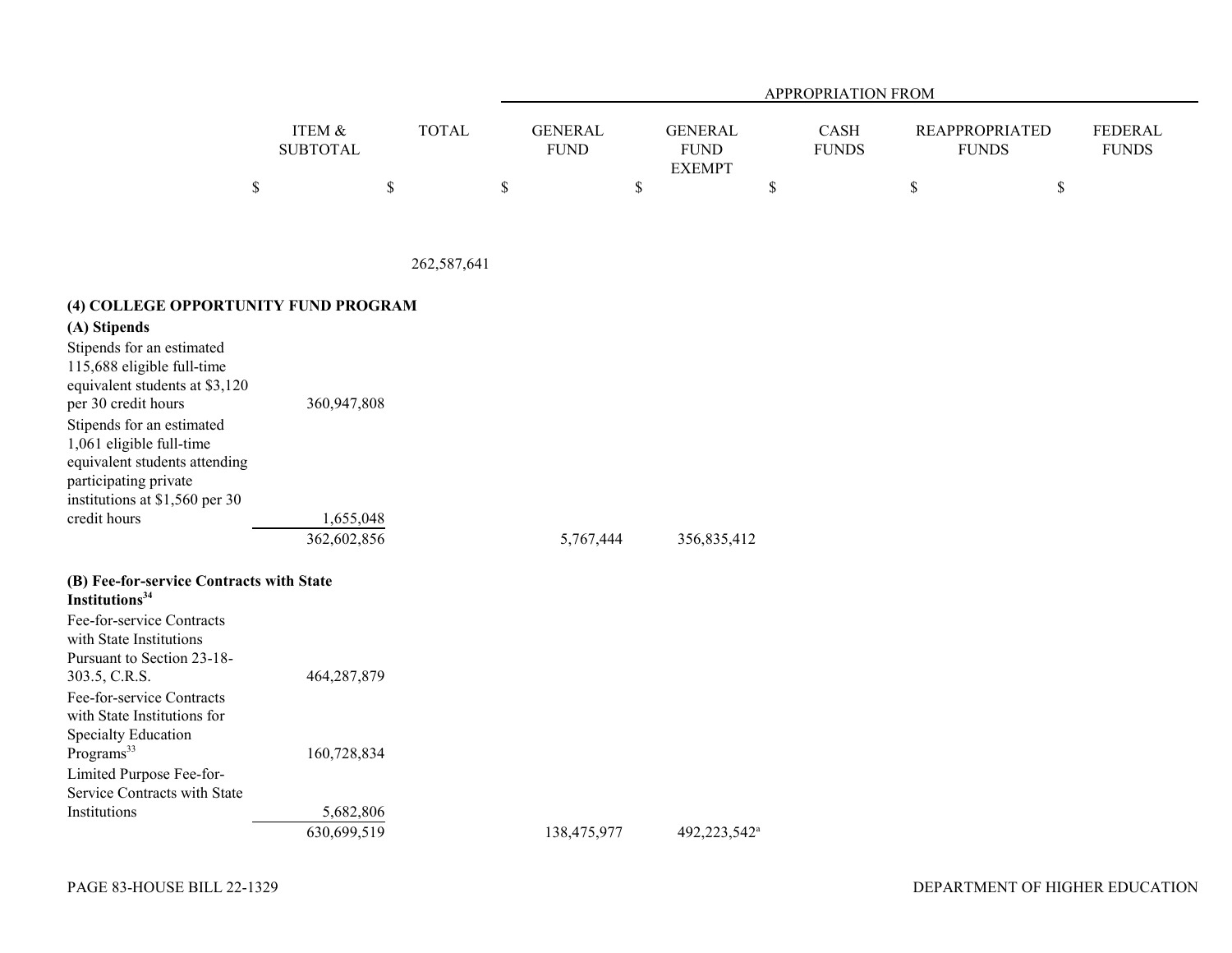|                                                                                                                                                                                                                                                                                                                                                                                                                                                                                                                                                         |                              |               |                               |                                                | <b>APPROPRIATION FROM</b> |                         |                                       |                                |
|---------------------------------------------------------------------------------------------------------------------------------------------------------------------------------------------------------------------------------------------------------------------------------------------------------------------------------------------------------------------------------------------------------------------------------------------------------------------------------------------------------------------------------------------------------|------------------------------|---------------|-------------------------------|------------------------------------------------|---------------------------|-------------------------|---------------------------------------|--------------------------------|
|                                                                                                                                                                                                                                                                                                                                                                                                                                                                                                                                                         | ITEM &<br><b>SUBTOTAL</b>    | <b>TOTAL</b>  | <b>GENERAL</b><br><b>FUND</b> | <b>GENERAL</b><br><b>FUND</b><br><b>EXEMPT</b> | CASH<br><b>FUNDS</b>      |                         | <b>REAPPROPRIATED</b><br><b>FUNDS</b> | <b>FEDERAL</b><br><b>FUNDS</b> |
|                                                                                                                                                                                                                                                                                                                                                                                                                                                                                                                                                         | $\$$                         | $\$$          | $\mathbb S$                   | \$                                             | $\$$                      | $\$$                    | \$                                    |                                |
|                                                                                                                                                                                                                                                                                                                                                                                                                                                                                                                                                         |                              | 993, 302, 375 |                               |                                                |                           |                         |                                       |                                |
| <sup>a</sup> This amount shall be from the General Fund Exempt Account created in Section 24-77-103.6 (2), C.R.S.                                                                                                                                                                                                                                                                                                                                                                                                                                       |                              |               |                               |                                                |                           |                         |                                       |                                |
| (5) GOVERNING BOARDS <sup>34, 39</sup><br>(A) Trustees of Adams<br>State University <sup>39</sup>                                                                                                                                                                                                                                                                                                                                                                                                                                                       | 48,171,751<br>$(353.8$ FTE)  |               |                               |                                                |                           | 27,162,280 <sup>a</sup> | $21,009,471$ <sup>b</sup>             |                                |
| a Of this amount, \$22,637,194 shall be from the students' share of tuition, \$4,519,580(I) shall be from mandatory fees, and \$5,506(I) represents an estimate of limited gaming tax revenues<br>that will be distributed pursuant to Section 44-30-702 (3)(c)(I), C.R.S.<br><sup>b</sup> This amount shall be from General Fund appropriated to the College Opportunity Fund Program in this department, including \$2,660,736 for student stipend payments and \$18,348,735<br>for fee-for-service contracts pursuant to Section 23-18-303.5, C.R.S. |                              |               |                               |                                                |                           |                         |                                       |                                |
| (B) Trustees of Colorado<br>Mesa University <sup>39</sup>                                                                                                                                                                                                                                                                                                                                                                                                                                                                                               | 117,986,596<br>$(784.6$ FTE) |               |                               |                                                |                           | 77,543,062 <sup>a</sup> | $40,443,534^b$                        |                                |
| a Of this amount, \$72,433,545 shall be from the students' share of tuition, \$4,450,170(I), shall be from mandatory fees, and 659,347(I) represents an estimate of limited gaming tax revenues                                                                                                                                                                                                                                                                                                                                                         |                              |               |                               |                                                |                           |                         |                                       |                                |

that will be distributed pursuant to Section 44-30-702 (3)(c)(I), C.R.S.

<sup>b</sup> This amount shall be from General Fund appropriated to the College Opportunity Fund Program in this department, including \$18,308,472 for student stipend payments, \$21,835,062 for fee-for-service contracts pursuant to Section 23-18-303.5, C.R.S., and \$300,000 for limited purpose fee-for-service contracts.

| (C) Trustees of                    |                 |                          |                      |
|------------------------------------|-----------------|--------------------------|----------------------|
| <b>Metropolitan State</b>          |                 |                          |                      |
| University of Denver <sup>39</sup> | 217,219,554     | 134,421,899 <sup>a</sup> | $82,797,655^{\rm b}$ |
|                                    | $(1,186.4$ FTE) |                          |                      |

<sup>a</sup> Of this amount, \$107,790,989 shall be from the students' share of tuition and \$26,630,910(I) shall be from mandatory fees.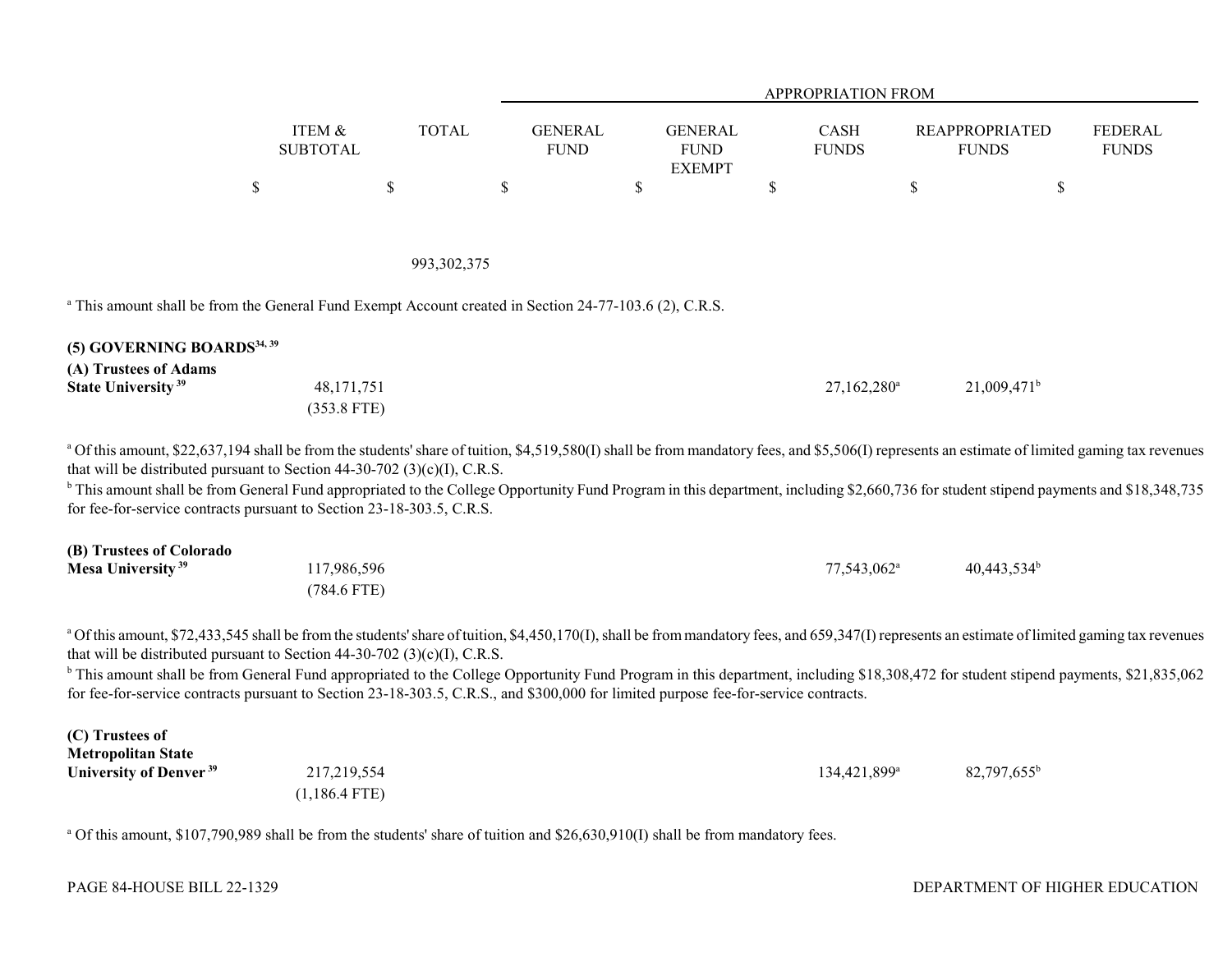|                                                                                                                                                                                                                                                                                                                                                                                                                                                                                                                                                                                                                                                               |                                |              |                               | APPROPRIATION FROM                             |                          |                                       |                                |  |  |  |  |  |
|---------------------------------------------------------------------------------------------------------------------------------------------------------------------------------------------------------------------------------------------------------------------------------------------------------------------------------------------------------------------------------------------------------------------------------------------------------------------------------------------------------------------------------------------------------------------------------------------------------------------------------------------------------------|--------------------------------|--------------|-------------------------------|------------------------------------------------|--------------------------|---------------------------------------|--------------------------------|--|--|--|--|--|
|                                                                                                                                                                                                                                                                                                                                                                                                                                                                                                                                                                                                                                                               | ITEM &<br><b>SUBTOTAL</b>      | <b>TOTAL</b> | <b>GENERAL</b><br><b>FUND</b> | <b>GENERAL</b><br><b>FUND</b><br><b>EXEMPT</b> | CASH<br><b>FUNDS</b>     | <b>REAPPROPRIATED</b><br><b>FUNDS</b> | <b>FEDERAL</b><br><b>FUNDS</b> |  |  |  |  |  |
|                                                                                                                                                                                                                                                                                                                                                                                                                                                                                                                                                                                                                                                               | \$                             | \$           | $\$$                          | \$                                             | $\mathbb S$              | \$                                    | \$                             |  |  |  |  |  |
| <sup>b</sup> This amount shall be from General Fund appropriated to the College Opportunity Fund Program in this department, including \$36,288,720 for student stipend payments, \$46,208,935<br>for fee-for-service contracts pursuant to Section 23-18-303.5, C.R.S., and \$300,000 for limited purpose fee-for-service contracts.                                                                                                                                                                                                                                                                                                                         |                                |              |                               |                                                |                          |                                       |                                |  |  |  |  |  |
| (D) Trustees of Western<br><b>Colorado University</b> <sup>39</sup>                                                                                                                                                                                                                                                                                                                                                                                                                                                                                                                                                                                           | 42,606,637<br>$(300.2$ FTE)    |              |                               |                                                | 24,286,239 <sup>a</sup>  | $18,320,398^b$                        |                                |  |  |  |  |  |
| <sup>a</sup> Of this amount, \$18,119,098 shall be from the student's share of tuition and \$6,167,141(I) shall be from mandatory fees.<br><sup>b</sup> This amount shall be from General Fund appropriated to the College Opportunity Fund Program in this department, including \$4,156,152 for student stipend payments, \$13,964,246<br>for fee-for-service contracts pursuant to Section 23-18-303.5, C.R.S., and \$200,000 for limited purpose fee-for-service contracts.                                                                                                                                                                               |                                |              |                               |                                                |                          |                                       |                                |  |  |  |  |  |
| (E) Board of Governors of<br>the Colorado State<br>University System <sup>39,39a,39b</sup>                                                                                                                                                                                                                                                                                                                                                                                                                                                                                                                                                                    | 789,511,104<br>$(4,902.6$ FTE) |              | 175,000                       |                                                | 585,624,545 <sup>a</sup> | $203,711,559^b$                       |                                |  |  |  |  |  |
| a Of this amount, \$504,153,663 shall be from the students' share of tuition, \$80,570,882(I) shall be from mandatory fees, and \$900,000 shall be from the Marijuana Tax Cash Fund created<br>in Section 39-28.8-501 (1), C.R.S.<br><sup>b</sup> This amount shall be from General Fund appropriated to the College Opportunity Fund Program in this department, including \$51,913,992 for student stipend payments, \$70,039,230<br>for fee-for-service contracts pursuant to Section 23-18-303.5, C.R.S., \$80,407,269 for fee-for-service contracts for specialty education programs, and \$1,351,068 for limited purpose fee-<br>for-service contracts. |                                |              |                               |                                                |                          |                                       |                                |  |  |  |  |  |
| (F) Trustees of Fort Lewis<br>College $39$                                                                                                                                                                                                                                                                                                                                                                                                                                                                                                                                                                                                                    | 69,238,620<br>$(448.4$ FTE)    |              |                               |                                                | 52,127,213 <sup>a</sup>  | $17,111,407^b$                        |                                |  |  |  |  |  |

<sup>a</sup> Of this amount, \$46,325,775 shall be from the students' share of tuition and \$5,801,438(I) shall be from mandatory fees.

<sup>b</sup> This amount shall be from General Fund appropriated to the College Opportunity Fund Program in this department, including \$3,485,040 for student stipend payments and \$13,626,367 for fee-for-service contracts pursuant to Section 23-18-303.5, C.R.S.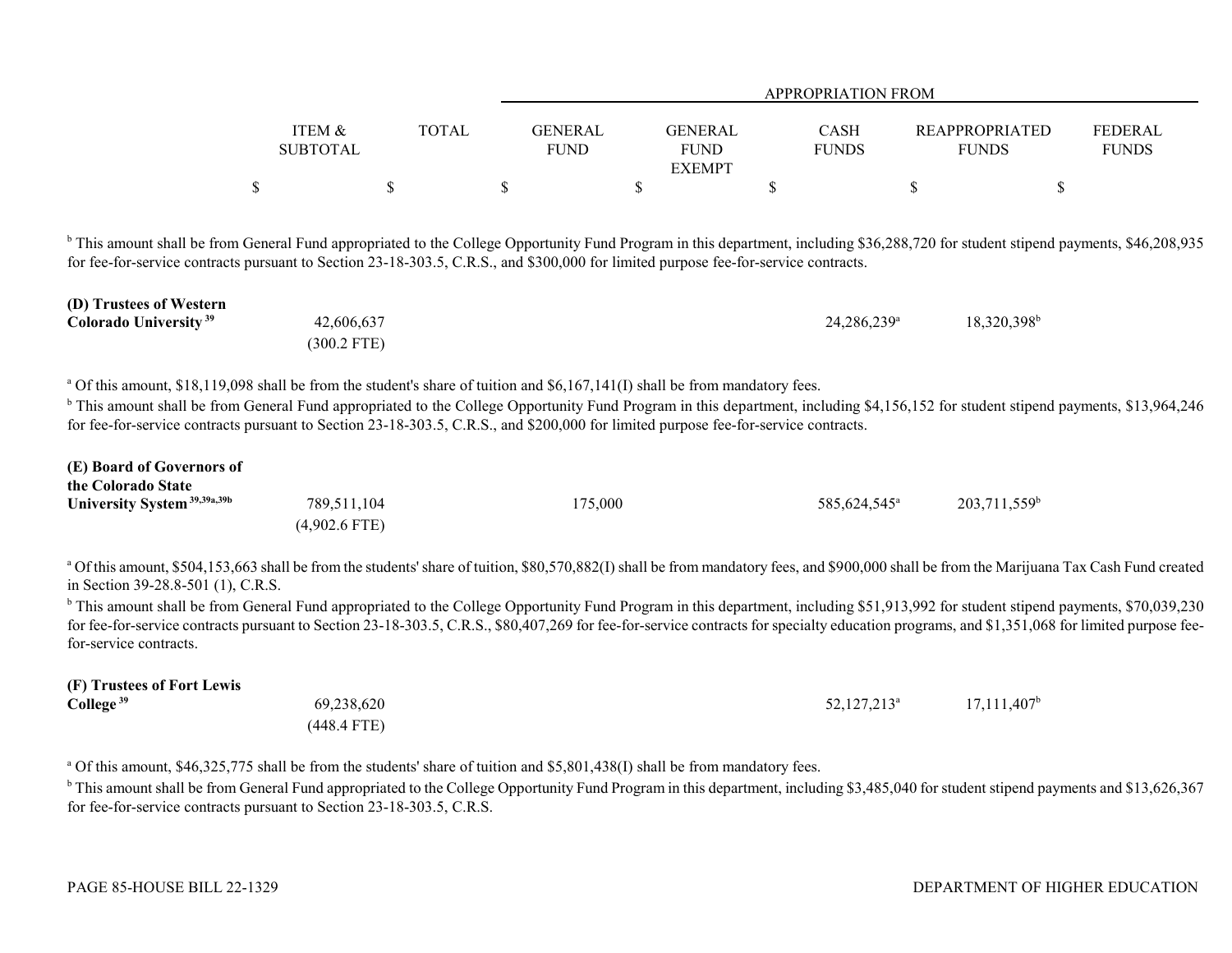|                                                                   |          |                                   |               | <b>APPROPRIATION FROM</b> |   |                                                |                             |                                       |                          |                                |  |  |
|-------------------------------------------------------------------|----------|-----------------------------------|---------------|---------------------------|---|------------------------------------------------|-----------------------------|---------------------------------------|--------------------------|--------------------------------|--|--|
|                                                                   |          | ITEM &<br><b>SUBTOTAL</b>         | TOTAL         |                           |   | <b>GENERAL</b><br><b>FUND</b><br><b>EXEMPT</b> | <b>CASH</b><br><b>FUNDS</b> | <b>REAPPROPRIATED</b><br><b>FUNDS</b> |                          | <b>FEDERAL</b><br><b>FUNDS</b> |  |  |
|                                                                   | ــه<br>D | $\triangle$<br>۰D                 | <sup>\$</sup> |                           | D |                                                |                             | Φ                                     | D                        |                                |  |  |
| (G) Regents of the<br>University of<br>Colorado <sup>33, 40</sup> |          | 1,586,082,825<br>$(10,036.2$ FTE) |               |                           |   |                                                | 1,307,287,261 <sup>a</sup>  |                                       | 278,795,564 <sup>b</sup> |                                |  |  |

<sup>a</sup> Of this amount, \$1,222,479,222 shall be from the students' share of tuition, \$66,601,614(I) shall be from mandatory fees, \$15,206,425 shall be from the Tobacco Litigation Settlement Moneys Health Education Fund created in Section 24-75-1104.5 (1.7)(c), C.R.S., and \$3,000,000 shall be from the Marijuana Tax Cash Fund created in Section 39-28.8-501 (1), C.R.S. <sup>b</sup> This amount shall be from General Fund appropriated to the College Opportunity Fund Program in this department, including \$90,381,408 for student stipend payments, \$105,052,813 for fee-for-service contracts pursuant to Section 23-18-303.5, C.R.S., \$80,321,565 for fee-for-service contracts for specialty education programs, and \$3,039,778 for limited purpose feefor-service contracts.

| (H) Trustees of the       |                 |                    |                      |
|---------------------------|-----------------|--------------------|----------------------|
| <b>Colorado School of</b> |                 |                    |                      |
| Mines <sup>41</sup>       | 233, 193, 276   | $202,983,780(1)^a$ | $30,209,496^{\rm b}$ |
|                           | $(1,014.8$ FTE) |                    |                      |

<sup>a</sup> Of this amount, \$186,319,694 shall be from the students' share of tuition and \$16,664,086 shall be from mandatory fees. The cash funds appropriations from tuition and fees are shown for informational purposes only because pursuant to Section 23-41–104.6 (5)(c)(I)(A), C.R.S., the Board of Trustees may establish the resident and nonresident tuition rates for the Colorado School of Mines.

<sup>b</sup> This amount shall be from General Fund appropriated to the College Opportunity Fund Program in this department, including \$8,900,112 for student stipend payments and \$21,309,384 for fee-for-service contracts pursuant to Section 23-18-303.5, C.R.S.

| (I) University of Northern |                         |                           |                         |
|----------------------------|-------------------------|---------------------------|-------------------------|
| Colorado <sup>39</sup>     | 146,941,865             | $89,957,137$ <sup>a</sup> | 56,984,728 <sup>b</sup> |
|                            | $(1.216.1 \text{ FTE})$ |                           |                         |

<sup>a</sup> Of this amount, \$73,858,137 shall be from the students' share of tuition and \$16,099,000(I) shall be from mandatory fees.

<sup>b</sup> This amount shall be from General Fund appropriated to the College Opportunity Fund Program in this department, including \$16,968,120 for student stipend payments and \$40,016,608 for fee-for-service contracts pursuant to Section 23-18-303.5, C.R.S.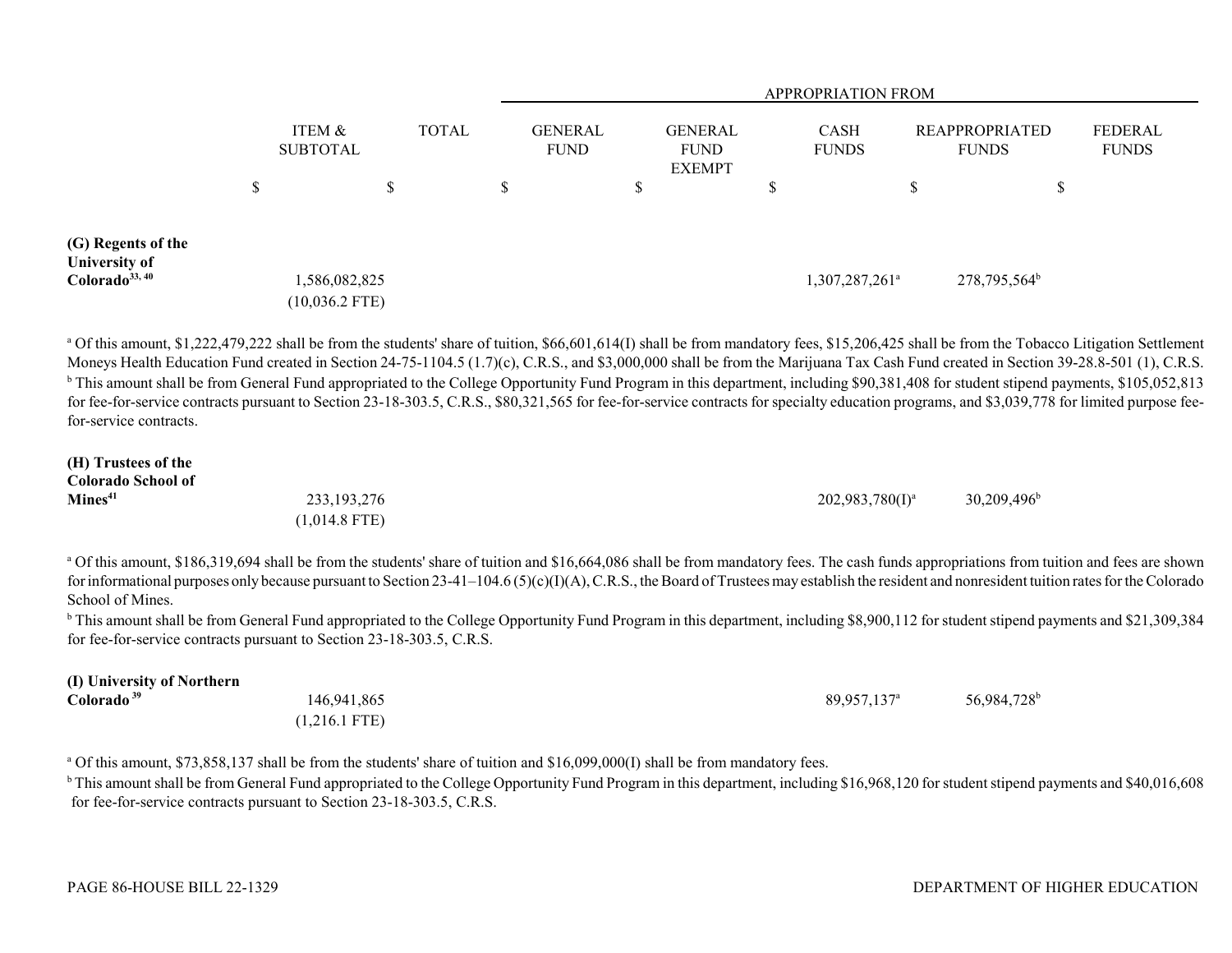|                                                                                                                        |                                |    |              |               | <b>APPROPRIATION FROM</b>     |    |                                                |                             |                          |                                       |                 |                                |
|------------------------------------------------------------------------------------------------------------------------|--------------------------------|----|--------------|---------------|-------------------------------|----|------------------------------------------------|-----------------------------|--------------------------|---------------------------------------|-----------------|--------------------------------|
|                                                                                                                        | ITEM &<br><b>SUBTOTAL</b>      |    | <b>TOTAL</b> |               | <b>GENERAL</b><br><b>FUND</b> |    | <b>GENERAL</b><br><b>FUND</b><br><b>EXEMPT</b> | <b>CASH</b><br><b>FUNDS</b> |                          | <b>REAPPROPRIATED</b><br><b>FUNDS</b> |                 | <b>FEDERAL</b><br><b>FUNDS</b> |
|                                                                                                                        | \$                             | \$ |              | <sup>\$</sup> |                               | \$ |                                                | ۰D                          |                          | \$                                    | \$              |                                |
| (J) State Board for<br><b>Community Colleges and</b><br><b>Occupational Education</b><br><b>State System Community</b> |                                |    |              |               |                               |    |                                                |                             |                          |                                       |                 |                                |
| Colleges <sup>39</sup>                                                                                                 | 544,684,643<br>$(5,752.2$ FTE) |    |              |               |                               |    |                                                |                             | 302,421,128 <sup>a</sup> |                                       | $242,263,515^b$ |                                |

<sup>a</sup> Of this amount, \$273,669,582 shall be from the students' share of tuition, \$16,376,821(I) shall be from mandatory fees, \$11,474,566(I) represents an estimate of limited gaming tax revenues that will be distributed pursuant to Section 44-30-702 (3)(c)(I), C.R.S., and \$900,159 shall be from the SPARC Program Fund created in Section 24-46.3-505 (1), C.R.S. <sup>b</sup> This amount shall be from General Fund appropriated to the College Opportunity Fund Program in this department, including \$127,885,056 for student stipend payments, \$113,886,499, for fee-for-service contracts pursuant to Section 23-18-303.5, C.R.S., and \$491,960 for limited purpose fee-for-service contracts.

3,795,636,871

# **(6) LOCAL DISTRICT COLLEGE GRANTS PURSUANT TO**

**SECTION 23-71-301, C.R.S.<sup>34</sup>**

| Colorado Mountain College | 11,519,100 | 10.766.151   | $752,949(1)^{3}$ |
|---------------------------|------------|--------------|------------------|
| Aims Community College    | 13,660,017 | 12,787,311   | $872,706(1)^{3}$ |
|                           |            | 25, 179, 117 |                  |

<sup>a</sup> These amounts represent estimates of limited gaming tax revenues that will be distributed pursuant to Section 44-30-702 (3)(c)(I), C.R.S.

### **(7) DIVISION OF OCCUPATIONAL EDUCATION**

**(A) Administrative Costs** 962,309 962,309 962,309 962,309 962,309 962,309 962,309 962,309 962,309 962,309 962,309 962,309 962,309 962,309 962,309 962,309 962,309 962,309 962,309 962,309 962,309 962,309 962,309 962,309 962

(9.0 FTE)

<sup>a</sup> This amount shall be from statewide indirect cost recoveries.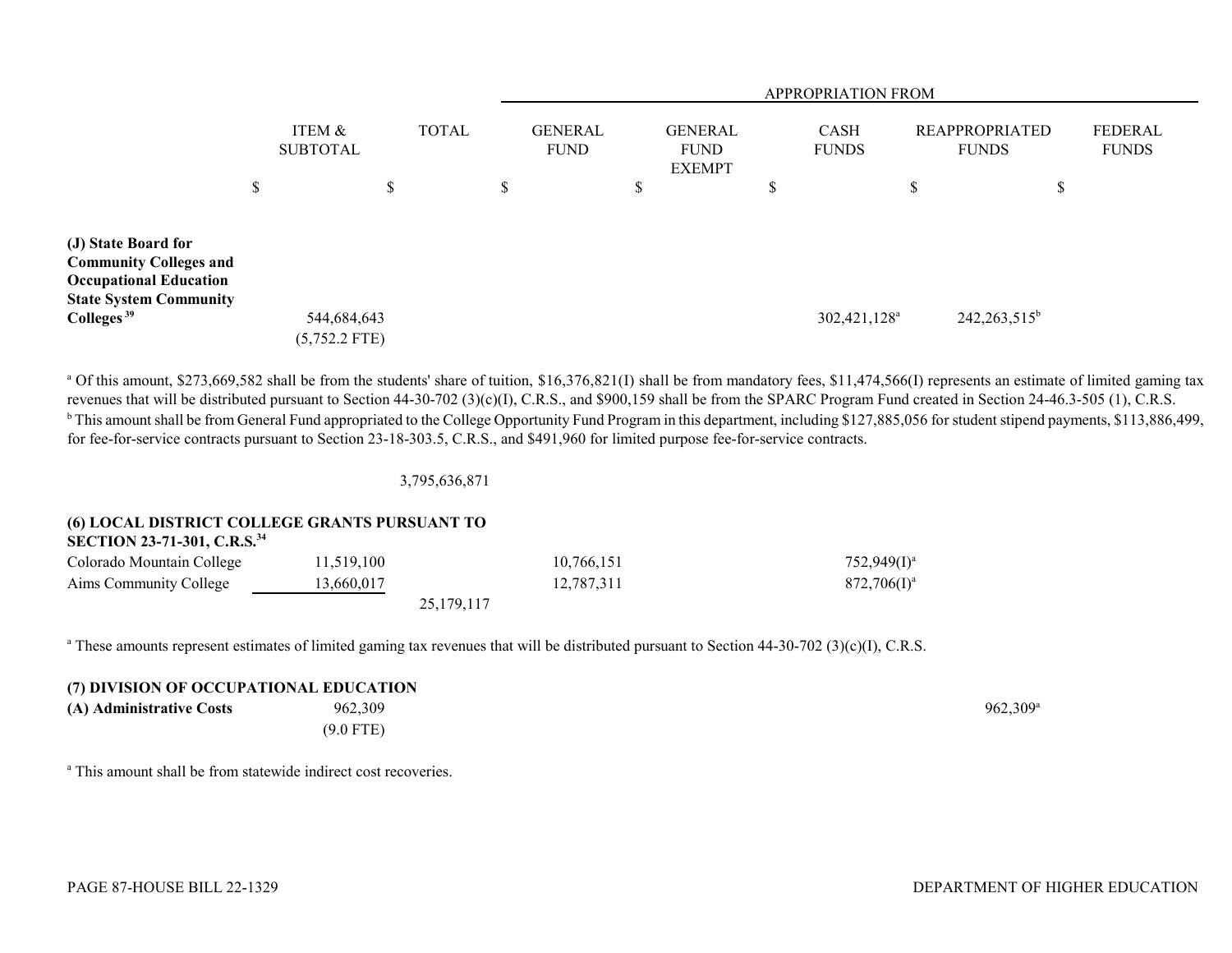|                                                                                                                                                                                                                                                                             |                           |              |                               |                                                | APPROPRIATION FROM   |                                       |                                |
|-----------------------------------------------------------------------------------------------------------------------------------------------------------------------------------------------------------------------------------------------------------------------------|---------------------------|--------------|-------------------------------|------------------------------------------------|----------------------|---------------------------------------|--------------------------------|
|                                                                                                                                                                                                                                                                             | ITEM &<br><b>SUBTOTAL</b> | <b>TOTAL</b> | <b>GENERAL</b><br><b>FUND</b> | <b>GENERAL</b><br><b>FUND</b><br><b>EXEMPT</b> | CASH<br><b>FUNDS</b> | <b>REAPPROPRIATED</b><br><b>FUNDS</b> | <b>FEDERAL</b><br><b>FUNDS</b> |
|                                                                                                                                                                                                                                                                             | $\boldsymbol{\mathsf{S}}$ | $\mathbb S$  | \$                            | \$                                             | \$                   | $\$$                                  | \$                             |
| (B) Distribution of State<br><b>Assistance for Career and</b><br><b>Technical Education</b><br>pursuant to Section<br>23-8-102. C.R.S.                                                                                                                                      | 28,244,361                |              |                               |                                                |                      | 28,244,361 <sup>a</sup>               |                                |
| a This amount shall be transferred from the Department of Education from the Transfer to the Department of Higher Education for Distribution of State Assistance for Career and Technical<br>Education line item appropriation in the Assistance to Public Schools section. |                           |              |                               |                                                |                      |                                       |                                |
| (C) Area Technical<br>Colleges <sup>34</sup>                                                                                                                                                                                                                                | 18,392,334                |              | 18,392,334                    |                                                |                      |                                       |                                |
| (D) Sponsored Programs                                                                                                                                                                                                                                                      |                           |              |                               |                                                |                      |                                       |                                |
| (1) Administration                                                                                                                                                                                                                                                          | 2,709,888                 |              |                               |                                                |                      |                                       |                                |
|                                                                                                                                                                                                                                                                             | $(23.0$ FTE)              |              |                               |                                                |                      |                                       |                                |
| (2) Programs                                                                                                                                                                                                                                                                | 16,156,031<br>18,865,919  |              |                               |                                                |                      |                                       | 18,865,919(I)                  |
| (E) Colorado First<br><b>Customized Job Training</b>                                                                                                                                                                                                                        | 4,500,000                 |              |                               |                                                |                      | $4,500,000^a$                         |                                |
| a This amount shall be transferred from the Governor - Lieutenant Governor - State Planning and Budgeting from the Colorado First Customized Job Training line item appropriation<br>in the Economic Development Programs section.                                          |                           |              |                               |                                                |                      |                                       |                                |
|                                                                                                                                                                                                                                                                             |                           | 70,964,923   |                               |                                                |                      |                                       |                                |
| (8) AURARIA HIGHER EDUCATION CENTER<br>Administration                                                                                                                                                                                                                       |                           | 24,139,958   |                               |                                                |                      | 24,139,958 <sup>a</sup>               |                                |
|                                                                                                                                                                                                                                                                             |                           |              |                               |                                                |                      | $(211.4$ FTE)                         |                                |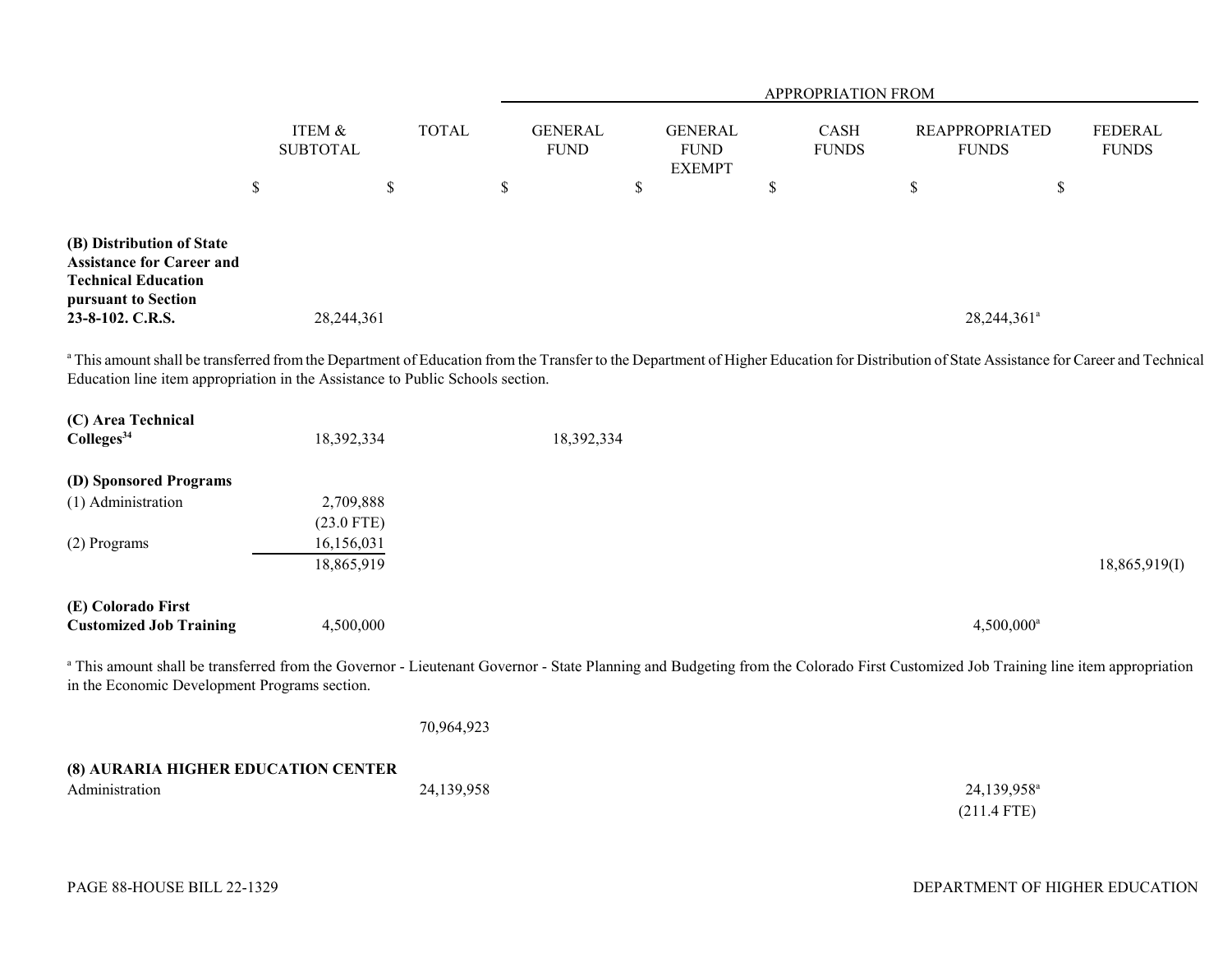|                 |       |             | APPROPRIATION FROM |              |                       |              |  |  |  |  |  |
|-----------------|-------|-------------|--------------------|--------------|-----------------------|--------------|--|--|--|--|--|
|                 |       |             |                    |              |                       |              |  |  |  |  |  |
| ITEM &          | TOTAL | GENERAL     | <b>GENERAL</b>     | <b>CASH</b>  | <b>REAPPROPRIATED</b> | FEDERAL      |  |  |  |  |  |
| <b>SUBTOTAL</b> |       | <b>FUND</b> | <b>FUND</b>        | <b>FUNDS</b> | <b>FUNDS</b>          | <b>FUNDS</b> |  |  |  |  |  |
|                 |       |             | <b>EXEMPT</b>      |              |                       |              |  |  |  |  |  |
| Φ               |       |             |                    |              |                       |              |  |  |  |  |  |

<sup>a</sup> This amount shall be from the appropriations to the Governing Boards in the Department of Higher Education for the State Board of Community Colleges and Occupational Education, the Trustees of Metropolitan State College, and the Regents of the University of Colorado.

| (9) HISTORY COLORADO                     |              |           |                        |            |
|------------------------------------------|--------------|-----------|------------------------|------------|
| (A) Central Administration <sup>42</sup> |              |           |                        |            |
| Central Administration                   | 2,109,185    |           | 1,992,843 <sup>a</sup> | 116,342(I) |
|                                          | $(12.0$ FTE) |           |                        |            |
| Collections and Curatorial               |              |           |                        |            |
| Services                                 | 1,211,746    |           | $1,211,746^a$          |            |
|                                          | $(16.5$ FTE) |           |                        |            |
| <b>Facilities Management</b>             | 1,830,385    |           | 1,830,385 <sup>a</sup> |            |
|                                          | $(10.0$ FTE) |           |                        |            |
| Historical Site Maintenance              |              |           |                        |            |
| and Operations                           | 727,844      |           | 727,844 <sup>a</sup>   |            |
|                                          | $(5.0$ FTE)  |           |                        |            |
| Lease Purchase of Colorado               |              |           |                        |            |
| <b>History Museum</b>                    | 3,525,209    | 3,525,209 |                        |            |
|                                          | 9,404,369    |           |                        |            |

<sup>a</sup> Of these amounts, \$5,312,818 shall be from the Museum and Preservation Operations Account of the State Historical Fund, created in Section 44-30-1201 (5)(c)(I)(B), C.R.S., \$300,000 shall be from the Community Museums Cash Fund created in Section 24-80-209 (3), C.R.S., and \$150,000 shall be from the Enterprise Services Cash Fund created in Section 24-80-209 (2), C.R.S. Amounts in the Museum and Preservation Operations Account are from limited gaming revenues deposited in the State Historical Fund pursuant to Section 9 (5)(b)(II) of Article XVIII of the State Constitution and allocated pursuant to Section 44-30-1201 (5)(c), C.R.S.

| (B) History Colorado Museums <sup>42</sup> |            |          |                      |                   |           |
|--------------------------------------------|------------|----------|----------------------|-------------------|-----------|
| History Colorado Center                    | 983,793    |          | 580,804 <sup>a</sup> | $325,000^{\rm b}$ | 77,989(1) |
|                                            | 7.0 FTE)   |          |                      |                   |           |
| <b>Community Museums</b>                   | 2,828,402  | ,064,376 | $1,761,023^{\circ}$  |                   | 3,003(I)  |
|                                            | (19.0 FTE) |          |                      |                   |           |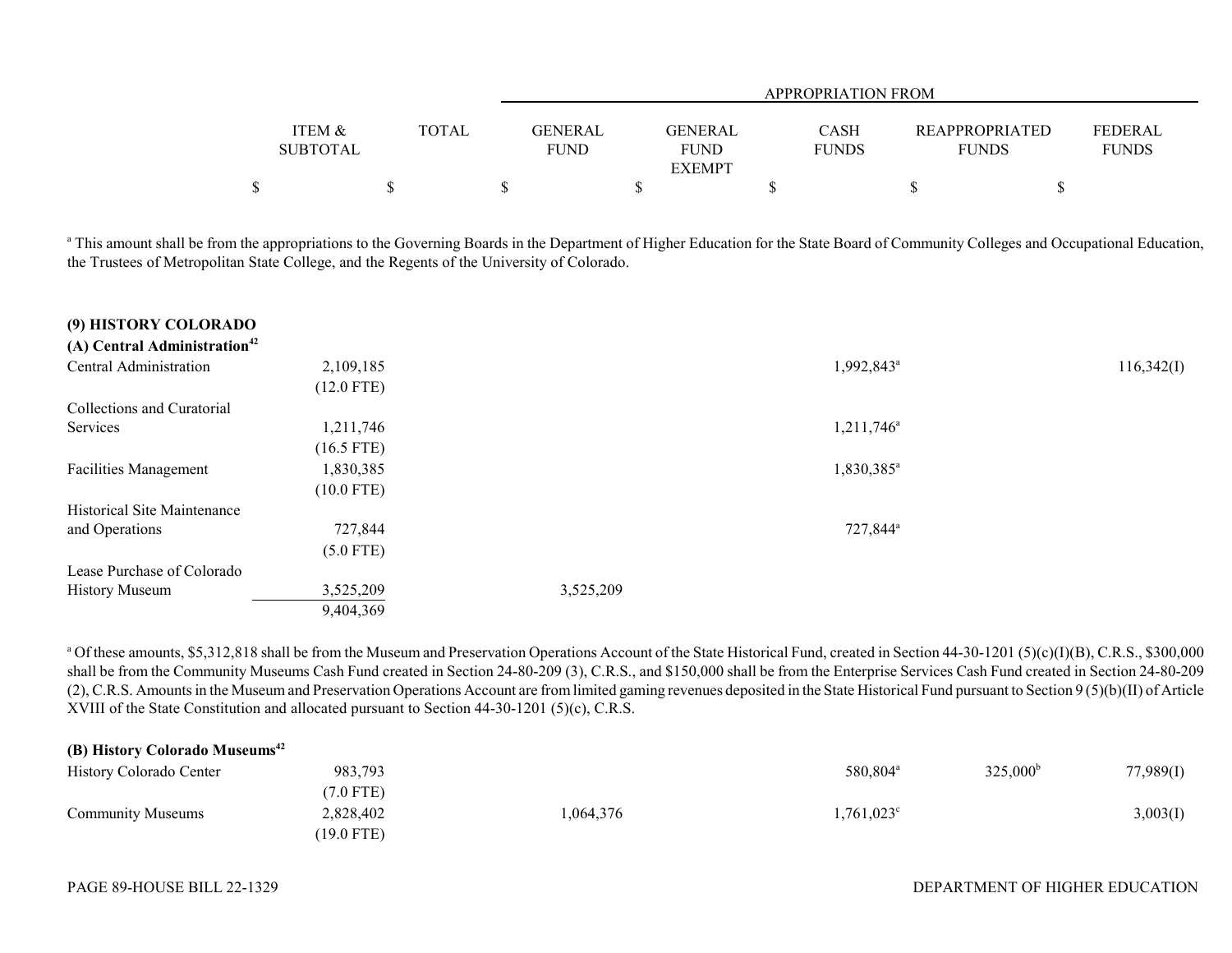|                       |    |                                        |       |               | <b>APPROPRIATION FROM</b> |   |                                                |    |                             |    |                                |                         |
|-----------------------|----|----------------------------------------|-------|---------------|---------------------------|---|------------------------------------------------|----|-----------------------------|----|--------------------------------|-------------------------|
|                       |    | ITEM &<br><b>SUBTOTAL</b>              | TOTAL |               | GENERAL<br><b>FUND</b>    |   | <b>GENERAL</b><br><b>FUND</b><br><b>EXEMPT</b> |    | <b>CASH</b><br><b>FUNDS</b> |    | REAPPROPRIATED<br><b>FUNDS</b> | FEDERAL<br><b>FUNDS</b> |
|                       | ۰D | ¢<br>D                                 |       | <sup>\$</sup> |                           | S |                                                | ۰υ |                             | ۰D | \$                             |                         |
| Statewide Programming |    | 4,140,931<br>$(34.5$ FTE)<br>7,953,126 |       |               |                           |   |                                                |    | $4,140,931$ <sup>d</sup>    |    |                                |                         |

<sup>a</sup> Of this amount, \$545,580 shall be from the Enterprise Services Fund created in Section 24-80-209 (2), C.R.S., and \$35,224 shall be from the Museum and Preservation Operations Account of the State Historical Fund, created in Section 44-30-1201 (5)(c)(I)(B), C.R.S. Amounts in the Museum and Preservation Operations Account are from limited gaming revenues deposited in the State Historical Fund pursuant to Section 9 (5)(b)(II) of Article XVIII of the State Constitution and allocated pursuant to Section 44-30-1201 (5)(c), C.R.S.

<sup>b</sup> This amount shall be from indirect cost recoveries from the State Historical Fund program.

 $\degree$  Of this amount, \$932,596 shall be from the Museum and Preservation Operations Account of the State Historical Fund, created in Section 44-30-1201 (5)(c)(I)(B), C.R.S., and \$828,427 shall be from the Community Museums Cash Fund created in Section 24-80-209 (3), C.R.S. Amounts in the Museum and Preservation Operations Account are from limited gaming revenues deposited in the State Historical Fund pursuant to Section 9 (5)(b)(II) of Article XVIII of the State Constitution and allocated pursuant to Section 44-30-1201 (5)(c), C.R.S. <sup>d</sup> Of this amount, \$2,588,664 shall be from the Enterprise Services Fund created in Section 24-80-209 (2), C.R.S., and \$1,552,267 shall be from the Museum and Preservation Operations Account of the State Historical Fund, created in Section 44-30-1201 (5)(c)(I)(B), C.R.S. Amounts in the Museum and Preservation Operations Account are from limited gaming revenues deposited in the State Historical Fund pursuant to Section 9 (5)(b)(II) of Article XVIII of the State Constitution and allocated pursuant to Section 44-30-1201 (5)(c), C.R.S.

| (C) Office of Archeology                |              |                      |                  |            |
|-----------------------------------------|--------------|----------------------|------------------|------------|
| and Historic Preservation <sup>42</sup> | ,729,077     | 843,388 <sup>a</sup> | $97,283^{\rm b}$ | 788,406(I) |
|                                         | $(23.0$ FTE) |                      |                  |            |

<sup>a</sup> Of this amount, \$783,388 shall be from the Museum and Preservation Operations Account of the State Historical Fund, created in Section 44-30-1201 (5)(c)(I)(B), C.R.S., and \$60,000 shall be from the Enterprise Services Cash Fund created in Section 24-80-209 (2), C.R.S. Amounts in the Museum and Preservation Operations Account are from limited gaming revenues deposited in the State Historical Fund pursuant to Section 9 (5)(b)(II) of Article XVIII of the State Constitution and allocated pursuant to Section 44-30-1201 (5)(c), C.R.S. <sup>b</sup> This amount shall be transferred from the Governor - Lieutenant Governor - State Planning and Budgeting from the Economic Development Programs section.

| (D) State Historical Fund<br>Program |                      |                          |
|--------------------------------------|----------------------|--------------------------|
| Administration                       | 1,767,493            | $1,767,493$ <sup>a</sup> |
|                                      | $(17.0 \text{ FTE})$ |                          |
| <b>Statewide Preservation</b>        |                      |                          |
| Grants                               | 8,690,000            | $8,690,000(1)^a$         |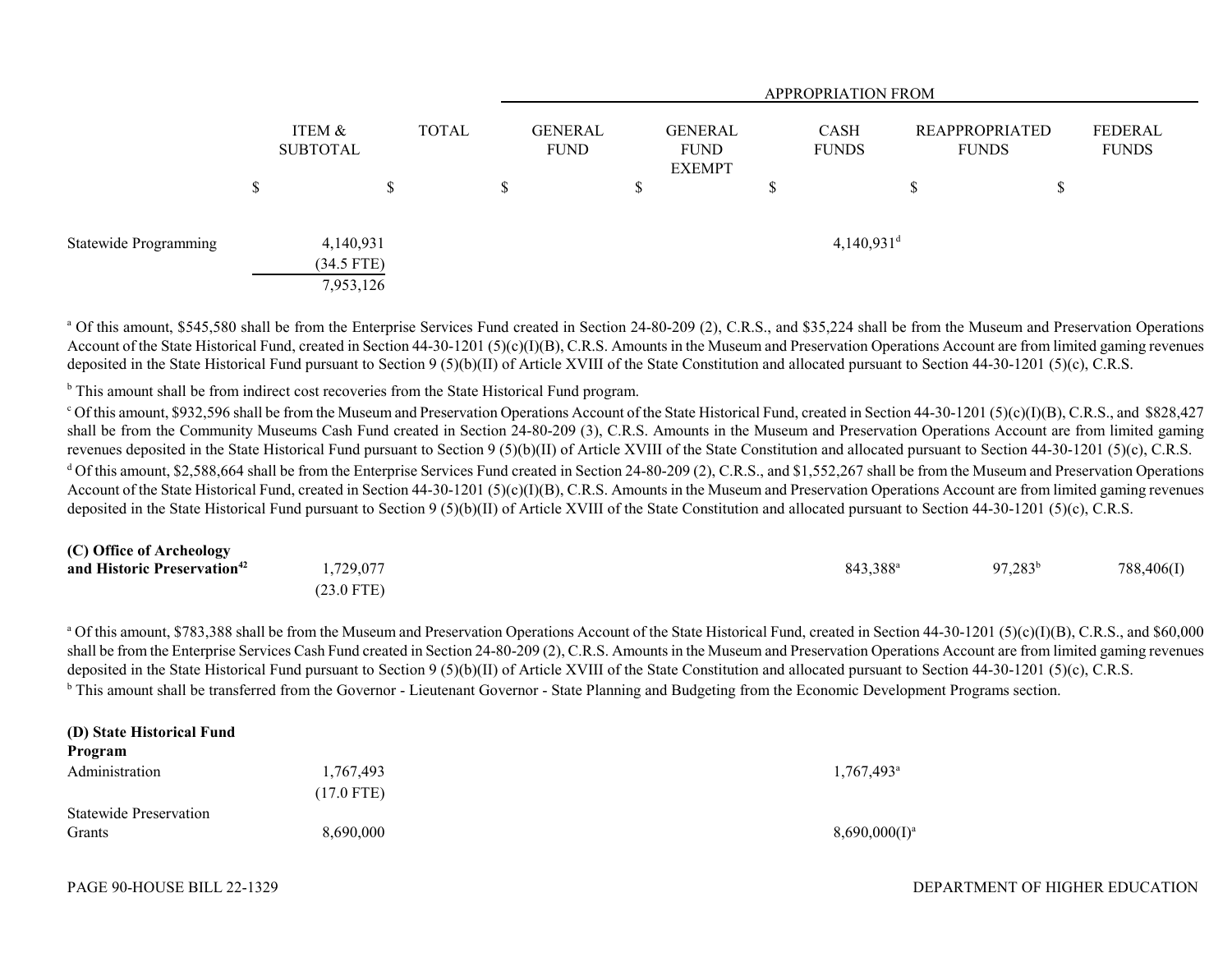|                                                                                                   |                                    |              |                               | <b>APPROPRIATION FROM</b>                      |                                         |                                       |                         |  |  |
|---------------------------------------------------------------------------------------------------|------------------------------------|--------------|-------------------------------|------------------------------------------------|-----------------------------------------|---------------------------------------|-------------------------|--|--|
|                                                                                                   | ITEM &<br><b>SUBTOTAL</b>          | <b>TOTAL</b> | <b>GENERAL</b><br><b>FUND</b> | <b>GENERAL</b><br><b>FUND</b><br><b>EXEMPT</b> | <b>CASH</b><br><b>FUNDS</b>             | <b>REAPPROPRIATED</b><br><b>FUNDS</b> | FEDERAL<br><b>FUNDS</b> |  |  |
|                                                                                                   | S                                  | \$           | D                             | \$                                             | \$                                      | ึ<br>J.                               | \$                      |  |  |
| Gaming Cities Distributions<br>Indirect Cost Assessment for<br>History Colorado<br>Administration | 5,500,000<br>325,000<br>16,282,493 |              |                               |                                                | $5,500,000(I)^{b}$<br>$325,000^{\circ}$ |                                       |                         |  |  |

<sup>a</sup> These amounts shall be from the Preservation Grant Program Account of the State Historical Fund, created in Section 44-30-1201 (5)(c)(I)(A), C.R.S. Amounts in this account are from limited gaming revenues deposited in the State Historical Fund pursuant to Section 9 (5)(b)(II) of Article XVIII of the State Constitution and allocated pursuant to Section 44-30-1201 (5)(c), C.R.S. Pursuant to Section 44-30-1201 (5)(c)(I)(A), C.R.S., money in the Preservation Grant Program Account is subject to annual appropriation for the selection, monitoring, and administration of grants. Any money not appropriated for these administrative purposes is continuously appropriated for preservation grants.

<sup>b</sup> This amount shall be from Limited Gaming Revenues deposited in the State Historical Fund created in Section 9 (5)(b)(II) of Article XVIII of the State Constitution and reflects an estimate of the 20 percent share of State Historical Fund revenues to be used for the preservation and restoration of the cities of Central, Black Hawk, and Cripple Creek pursuant to Section 9 (5)(b)(III) of Article XVIII of the State Constitution.

| (E) Cumbres and Toltec                    |           |           |                  |
|-------------------------------------------|-----------|-----------|------------------|
| <b>Railroad Commission</b> <sup>42a</sup> | 5.847.800 | 1.365.000 | $4.482.800(I)^a$ |

<sup>a</sup> Of this amount, \$4,462,800 shall be from the State of New Mexico and \$20,000 shall be from Cumbres and Toltec Scenic Railroad Commission cash funds.

41,216,865

| <b>TOTALS PART VII</b> |                 |               |                               |                          |                 |                       |
|------------------------|-----------------|---------------|-------------------------------|--------------------------|-----------------|-----------------------|
| (HIGHER EDUCATION)     | \$5,391,847,404 | \$317,437,541 | $$1,029,027,539$ <sup>a</sup> | $$2,938,660,565^{\circ}$ | \$1,080,866,631 | $$25,855,128^{\circ}$ |

<sup>a</sup> This amount shall be from the General Fund Exempt Account created in Section 24-77-103.6 (2), C.R.S.

 $b$  Of this amount, \$462,782,850 contains an (I) notation.

 $\degree$  This amount contains an (I) notation.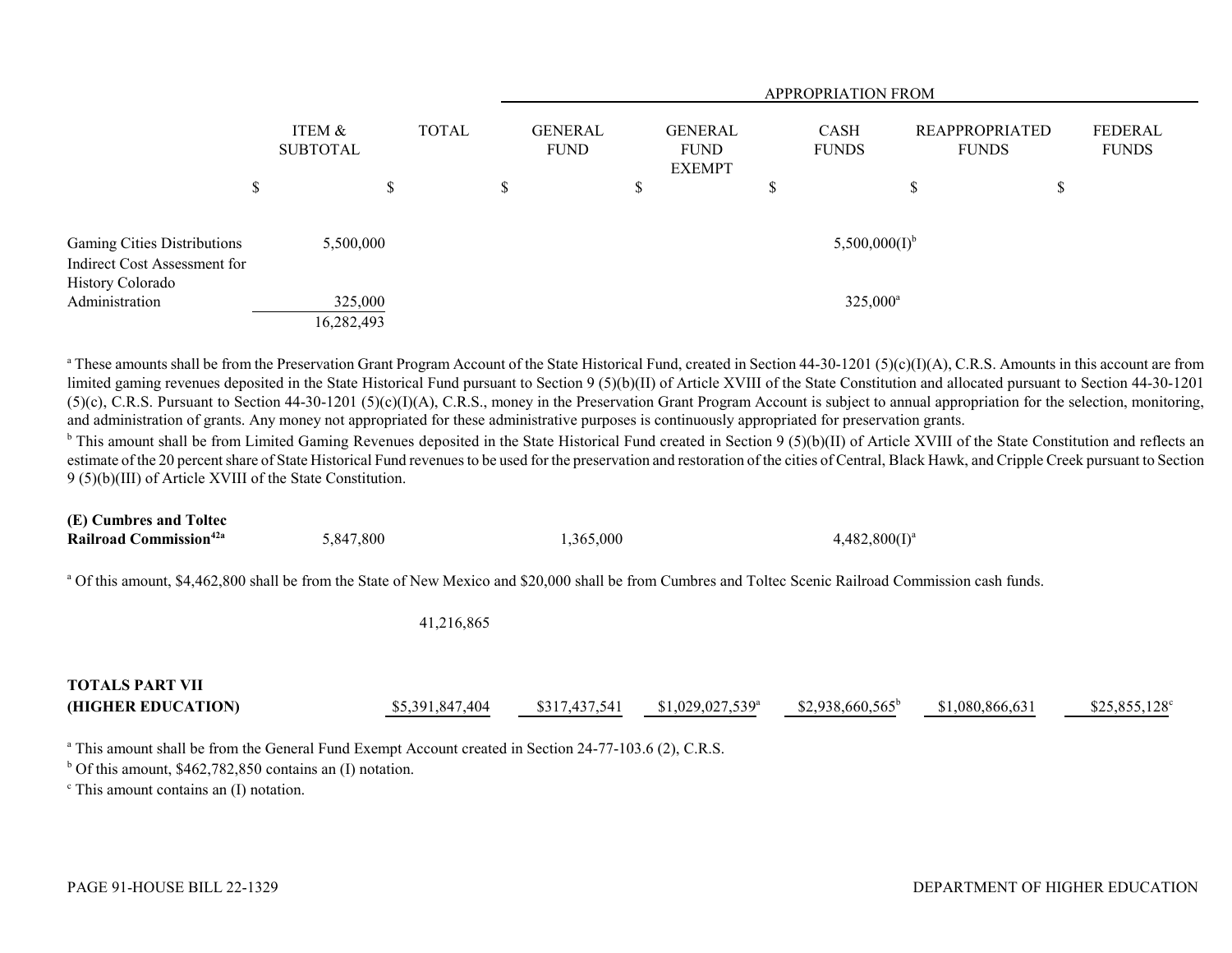|                                      |              | APPROPRIATION FROM            |                        |                             |                                       |                                |  |
|--------------------------------------|--------------|-------------------------------|------------------------|-----------------------------|---------------------------------------|--------------------------------|--|
|                                      |              |                               |                        |                             |                                       |                                |  |
| <b>ITEM &amp;</b><br><b>SUBTOTAL</b> | <b>TOTAL</b> | <b>GENERAL</b><br><b>FUND</b> | GENERAL<br><b>FUND</b> | <b>CASH</b><br><b>FUNDS</b> | <b>REAPPROPRIATED</b><br><b>FUNDS</b> | <b>FEDERAL</b><br><b>FUNDS</b> |  |
|                                      |              |                               | <b>EXEMPT</b>          |                             |                                       |                                |  |
|                                      |              |                               |                        |                             |                                       |                                |  |

**FOOTNOTES** -- The following statements are referenced to the numbered footnotes throughout section 2.

- 33 Department of Health Care Policy and Financing, Grand Totals; Department of Higher Education, College Opportunity Fund Program, Fee-for-service Contracts with State Institutions, Fee-for-service Contracts with State Institutions for Specialty Education Programs; and Governing Boards, Regents of the University of Colorado -- The Department of Higher Education shall transfer \$800,000 to the Department of Health Care Policy and Financing for administrative costs and family medicine residency placements associated with care provided by the faculty of the health sciences center campus at the University of Colorado that are eligible for payment pursuant to Section 25.5-4-401, C.R.S. If the federal Centers for Medicare and Medicaid services continues to allow the Department of Health Care Policy and Financing to make supplemental payments to the University of Colorado School of Medicine, the Department of Higher Education shall transfer the amount approved, up to \$78,885,357, to the Department of Health Care Policy and Financing pursuant to Section 23-18-304(1)(c), C.R.S. If permission is discontinued, or is granted for a lesser amount, the Department of Higher Education shall transfer any portion of the \$78,885,357 that is not transferred to the Department of Health Care Policy and Financing to the Regents of the University of Colorado.
- 34 Department of Higher Education, Colorado Commission on Higher Education and Higher Education Special Purpose Programs, Administration; College Opportunity Fund Program, Fee-for-service Contracts with State Institutions; Governing Boards; Local District College Grants Pursuant to Section 23-71-301, C.R.S.; and Division of Occupational Education, Area Technical Colleges -- Of the total funding allocated to the Higher Education institutions for FY 2022-23, \$50,000,000 allocated to institutions is based on institutions' share of first generation, underrepresented minority, and Pell-eligible students in FY 2019-20 and their improvement in retaining underrepresented minority students in FY 2019-20 compared to prior years. It is the General Assembly's intent that this funding be used to prioritize retention of first generation, underrepresented minority, and low income students in FY 2022-23 and future years consistent with the goals of Colorado's Higher Education Master Plan, including the development, enhancement, and expansion of programs to recruit and retain such students as well as steps to reduce the cost of higher education through tuition rate freezes, reductions, and need-based scholarships for Colorado resident students.
- 35 Department of Higher Education, Colorado Commission on Higher Education and Higher Education Special Purpose Programs, Special Purpose, Institute of Cannabis Research Hosted at CSU - Pueblo -- Of the appropriation in this line item, \$500,000 remains available until the close of the 2023-24 fiscal year.
- 36 Department of Higher Education, Colorado Commission on Higher Education and Higher Education Special Purpose Programs, Tuition/Enrollment Contingency -- The Colorado Commission on Higher Education may transfer spending authority from this line item to the Governing Boards if tuition revenue increases beyond appropriated levels. The spending authority for this line item is in addition to the funds appropriated directly to the Governing Boards. It is the General Assembly's intent that the Colorado Commission on Higher Education transfer spending authority from this line item to allow institutions to receive and expend tuition revenue beyond appropriated levels that results from higher than expected enrollment and not to support tuition increases that exceed the assumptions outlined in the footnotes for each governing board.
- 37 Department of Higher Education, Colorado Commission on Higher Education and Higher Education Special Purpose Programs, Indirect Cost Assessments -- It is the General Assembly's intent that the Department of Higher Education adjusts its accounting procedures for indirect cost collections from institutions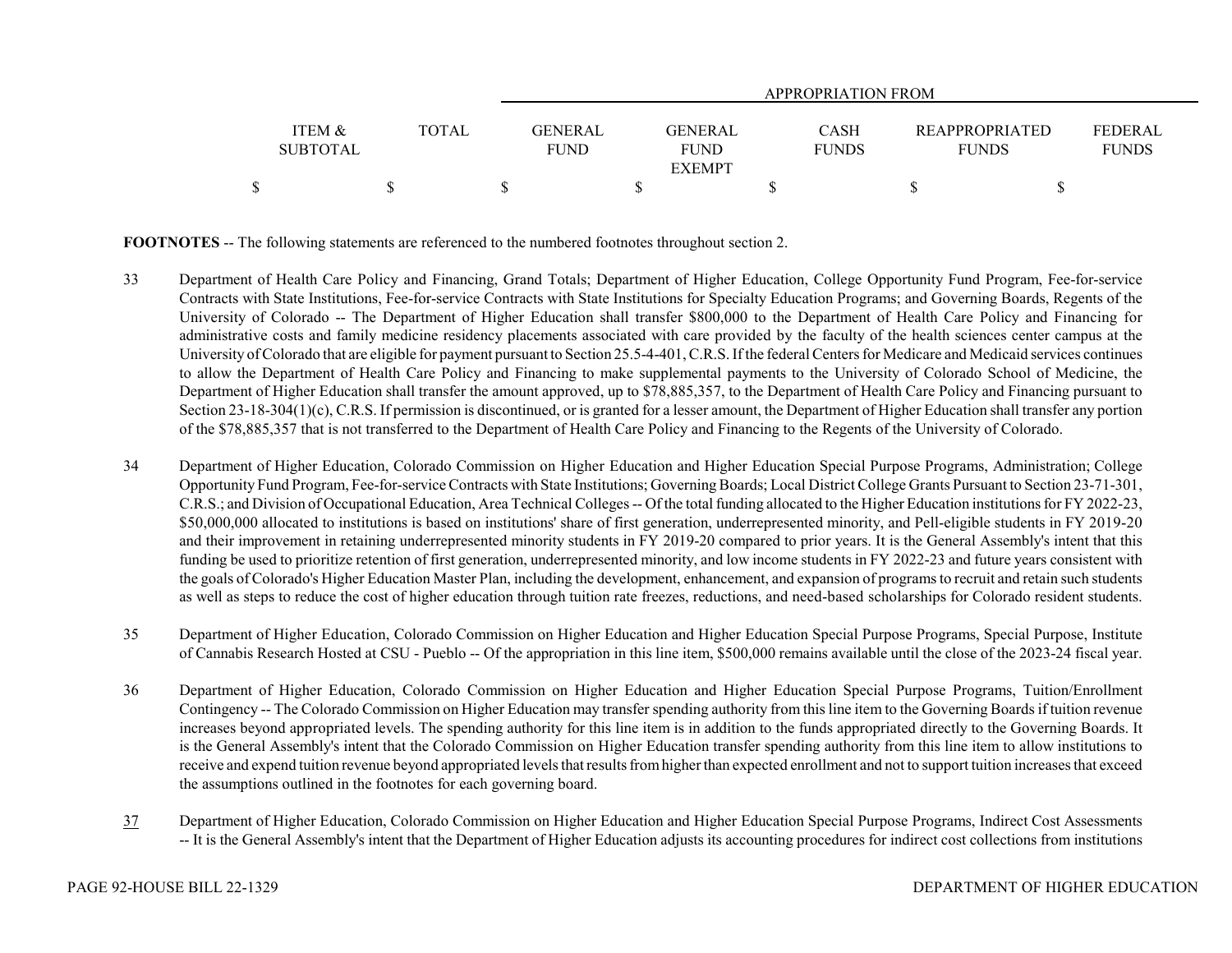|                 |       | APPROPRIATION FROM |                |              |                       |                |  |
|-----------------|-------|--------------------|----------------|--------------|-----------------------|----------------|--|
|                 |       |                    |                |              |                       |                |  |
| ITEM &          | TOTAL | GENERAL            | <b>GENERAL</b> | CASH         | <b>REAPPROPRIATED</b> | <b>FEDERAL</b> |  |
| <b>SUBTOTAL</b> |       | <b>FUND</b>        | <b>FUND</b>    | <b>FUNDS</b> | <b>FUNDS</b>          | <b>FUNDS</b>   |  |
|                 |       |                    | <b>EXEMPT</b>  |              |                       |                |  |
|                 |       |                    |                |              |                       |                |  |

of higher education so that reappropriated funds in this line item for indirect cost assessments are deducted from fee-for-service contract and grant amounts that are otherwise payable to institutions of higher education. The intent of this change is to eliminate a double-count of revenue under which the Department disburses funds to the institutions and then counts indirect cost assessments received from the institutions as revenue to the State's TABOR district. This change is expected to enable the State to retain an additional \$7,321,029 in General Fund revenue under the State's Referendum C cap.

- 38 Department of Higher Education, Colorado Commission on Higher Education Financial Aid, Work Study Two percent of the Work Study appropriation remains available for expenditure until the close of the 2023-24 state fiscal year.
- 39 Department of Higher Education, Governing Boards, Trustees of Adams State University, Trustees of Colorado Mesa University, Trustees of Metropolitan State University of Denver, Trustees of Western Colorado University, Board of Governors of the Colorado State University System, Trustees of Fort Lewis College, University of Northern Colorado, and State Board for Community Colleges and Occupational Education State System Community Colleges -- The amounts in these line items are calculated based on the assumption that no undergraduate student with in-state classification will pay more tuition in FY 2022- 23 than two percent over what a student would have paid in FY 2021-22 for the same credit hours and course of study. These amounts are also calculated based on the assumption that each governing board will increase tuition rates for graduate and nonresident students based on its assessment of market conditions. The General Assembly intends to adjust the amounts in these line items through supplemental action during FY 2022-23 based on updated enrollment estimates and tuition rate information.
- 39a Department of Higher Education, Governing Boards, Board of Governors of the Colorado State University System -- It is the General Assembly's intent that \$75,000 General Fund in this line item be spent for the Beef Sticks for Backpacks Program.
- 39b Department of Higher Education, Governing Boards, Board of Governors of the Colorado State University System -- It is the General Assembly's intent that \$100,000 General Fund in this line item be spent for the AgNext Climate Change Program.
- 40 Department of Higher Education, Governing Boards, Regents of the University of Colorado -- The amount in this line item is calculated based on the following assumptions. In accordance with the resident tuition guarantee at the University of Colorado Boulder, each undergraduate resident student with in-state classification who entered in FY 2019-20, FY 2020-21, or FY 2021-22 is assumed to have no increase in tuition through FY 2022-23, FY 2023-24, and FY 2024-25, respectively, for the same credit hours and course of study. A new undergraduate student at the University of Colorado Boulder with in-state classification is assumed to pay no more than 4.3 percent over what a student would have paid in FY 2021-22 for the same credit hours and course of study, except as provided below for students in Natural Sciences and Environmental Design programs, and to pay the same tuition rate through FY 2025-26 so long as the student is continuously enrolled and making academic progress. A new undergraduate student enrolled in Natural Sciences at the University of Colorado Boulder campus is assumed to be assessed tuition at the same rate as a new student enrolled in Engineering, and a new undergraduate student enrolled in Environmental Design at the University of Boulder campus is assumed to be assessed tuition at the same rate as a new student enrolled in Media, Communication, and Information. The amount in this line item is also calculated based on the assumption that no undergraduate student with in-state